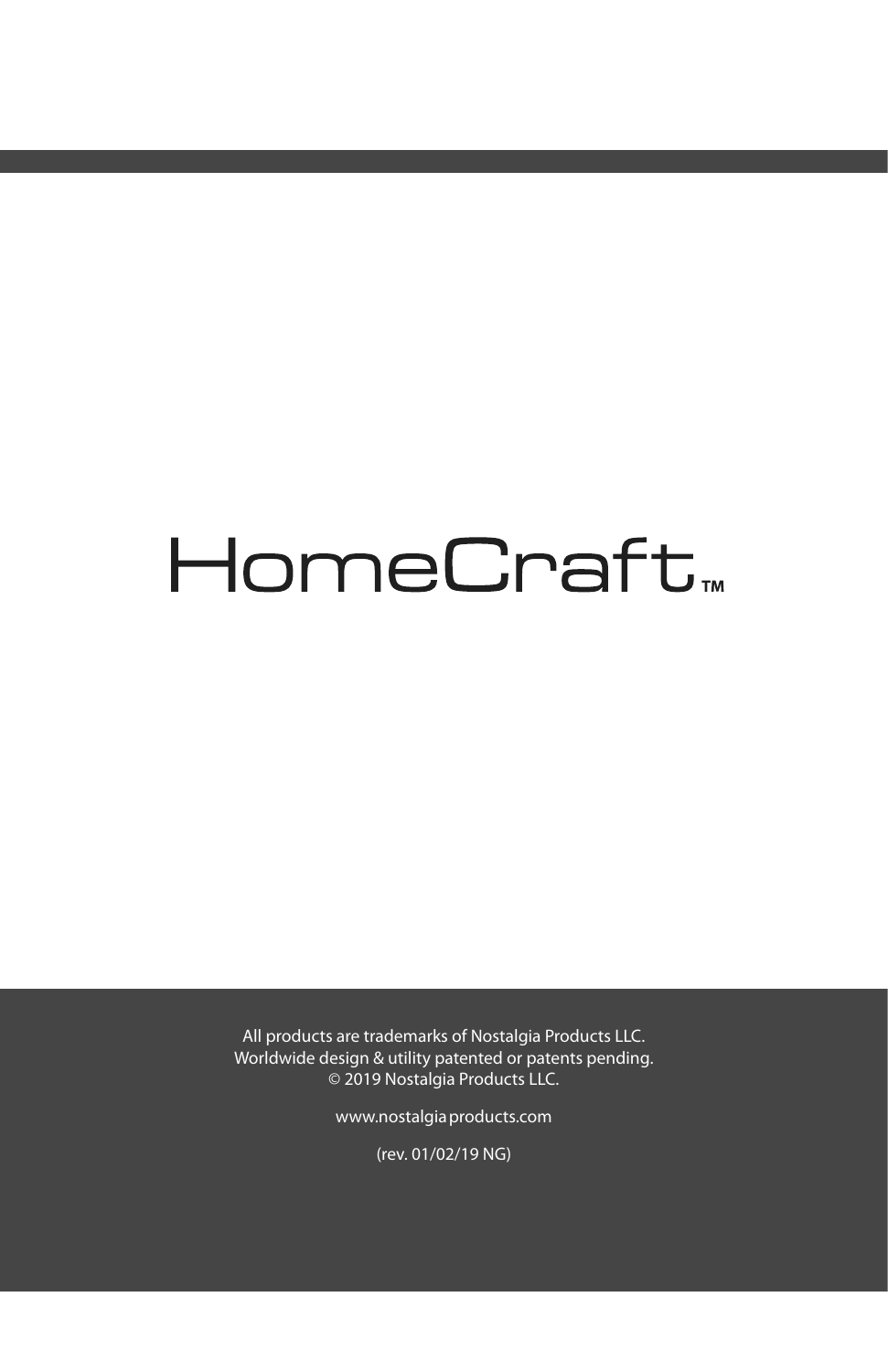# HomeCraft<sub>™</sub>



**PC10SS PC10SS**

**10-Cup Stainless Steel Coffee Percolator Percolateur de café en acier inoxydable de 10 tasses Cafetera eléctrica de acero inoxidable para 10 tazas**

Instruction Manual Manuel d'utilisation Manual de instrucciones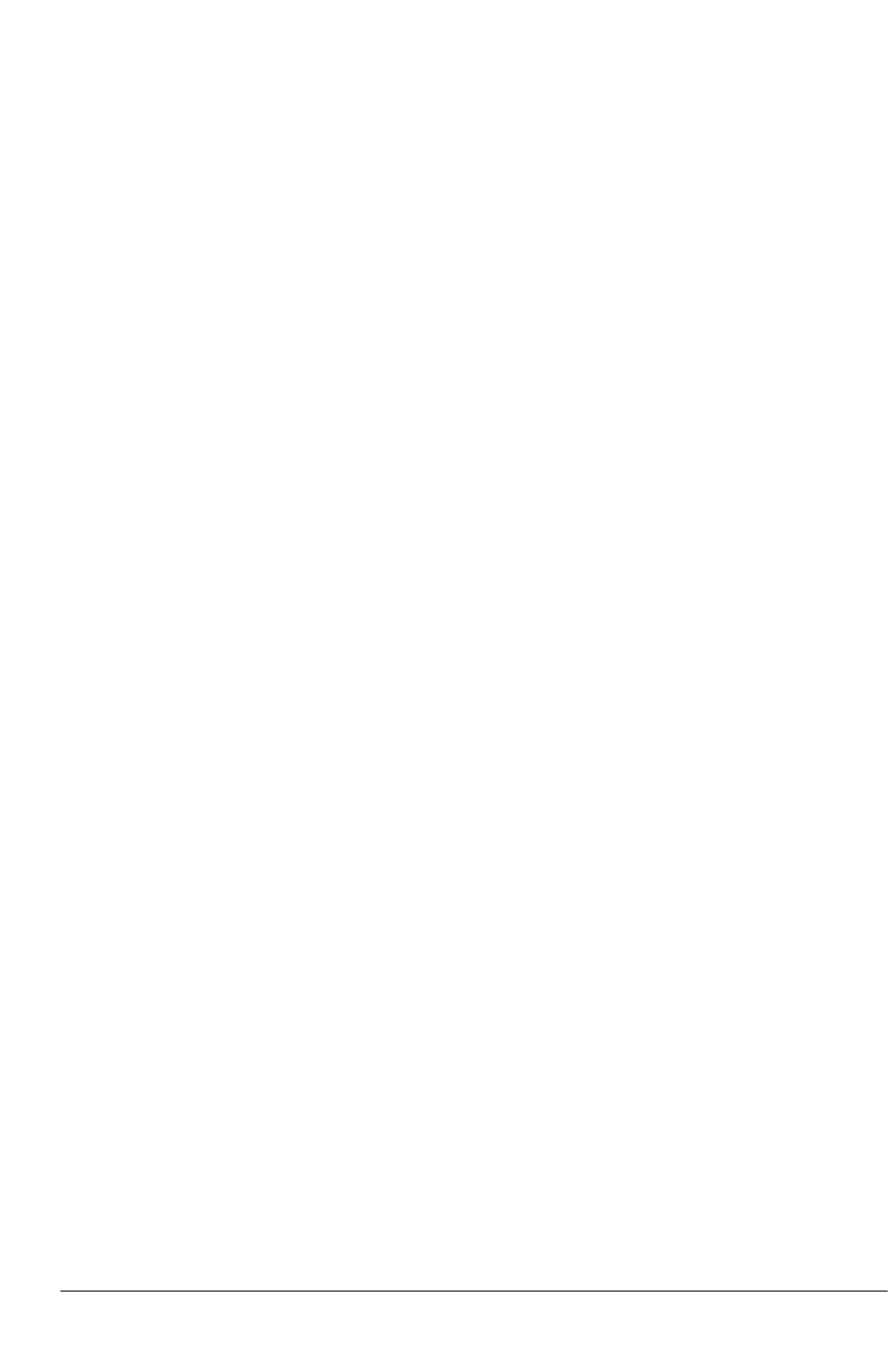# **CONTENTS**

## **SAFETY**

Your safety and the safety of others is very important.

We have provided many important safety messages in this manual and on your appliance. Always read and obey all safety messages.



This is the safety alert symbol.

This symbol alerts you to potential hazards that can cause serious injury to you and others.

All safety messages will follow the safety alert symbol.

All safety messages will tell you what the potential hazard is, tell you how to reduce the chance of injury, and tell you what can happen if the instructions are not followed.

### **Appliance Specifications:**

120 Volts, 60 Hz, 800 Watts

THIS PRODUCT IS FOR USE IN 120V AC OUTLET ONLY.

Refer to **www.nostalgiaproducts.com/user-manuals/** for the most updated manual.

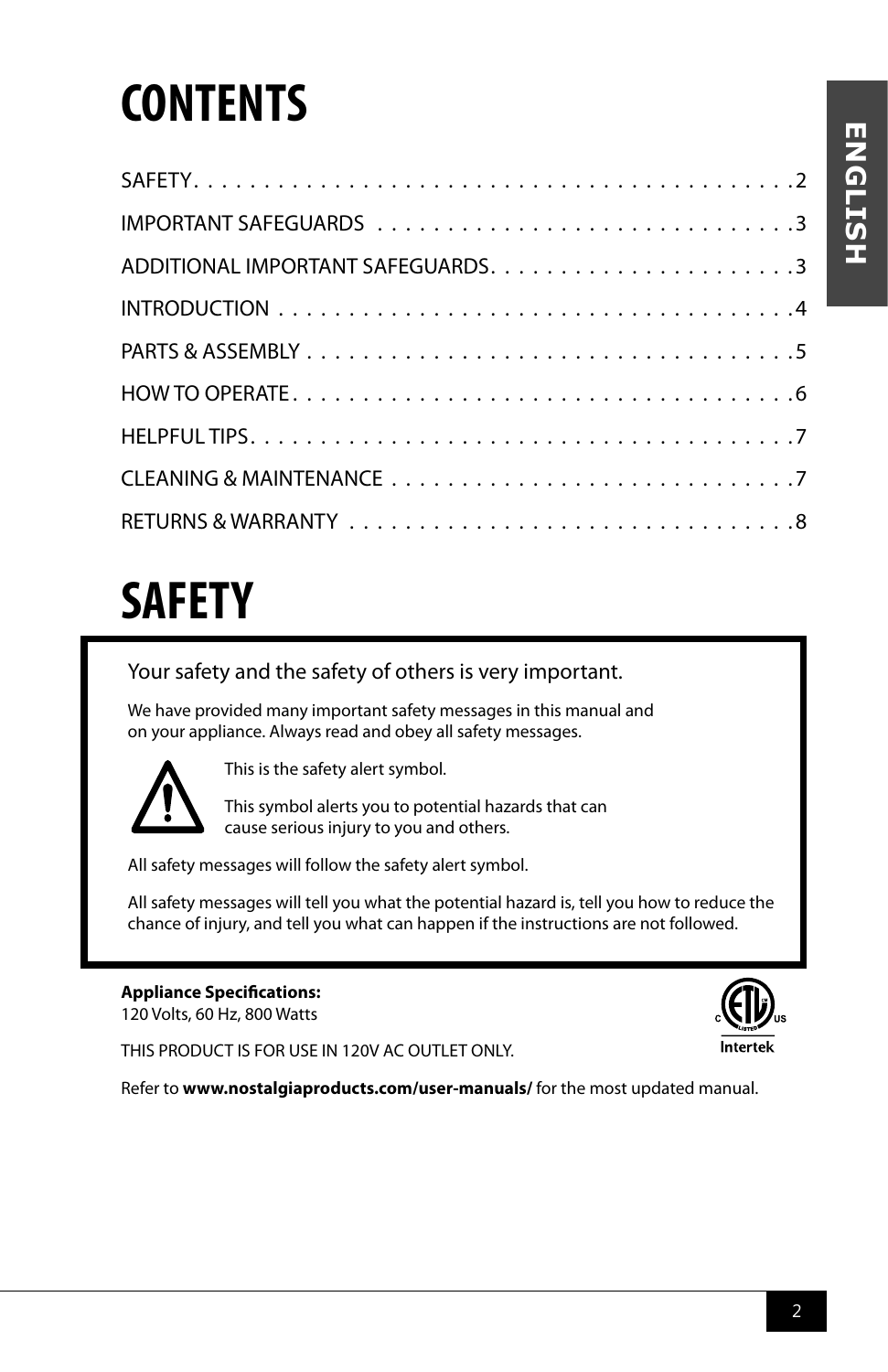### **IMPORTANT SAFEGUARDS**

**A person who has not read and understood all operating and safety instructions is not qualified to operate this appliance. All users of this appliance must read and understand this Instruction Manual before operating or cleaning this appliance.**

**When using electrical appliances, basic safety precautions should always be followed, including:**

- **1. Read all instructions before operating this appliance.**
- 2. DO NOT TOUCH the hot surfaces. Use handles or knobs.
- 3. This appliance is NOT A TOY.
- 4. Keep out of reach of children.
- 5. Unsupervised young children and cognitively challenged individuals should never operate this appliance.
- 6. Close supervision is necessary when any appliance is used by or near children.
- 7. To protect against electrical shock do not immerse cord, plug or any part of this unit in water or other liquids.
- 8. Do not operate this appliance when parts are missing or broken.
- 9. Unplug from outlet when not in use, before removing parts and before cleaning. Allow to cool before putting on or taking off any parts, and before cleaning.
- 10. DO NOT operate any appliance with a damaged cord or plug, or after the appliance malfunctions, or if the appliance has been damaged in any manner. Return the appliance to the nearest repair shop for examination, repair or adjustment.
- 11. The manufacturer does not recommend the use of accessory attachments other than what is provided by the manufacturer. Use of attachments may cause injuries.
- 12. DO NOT use the appliance for other than its intended use.
- 13. DO NOT use outdoors. FOR HOUSEHOLD USE ONLY.
- 14. DO NOT place on or near a hot gas or electric burner, or in a heated oven.
- 15. DO NOT put any parts of this appliance in dishwasher.
- 16. DO NOT let cord hang over edge of table or counter, or touch not surfaces.
- 17. NEVER leave unit unattended while in use or when plugged into an outlet.
- 18. Extreme caution must be used when moving an appliance containing hot food.
- 19. Always attach plug to appliance first, then plug cord in the wall outlet. To disconnect, turn any control to "off," then remove plug from wall outlet.

### **ADDITIONAL IMPORTANT SAFEGUARDS**

### **Operating Safety Precautions**

- 1. Some parts of appliance are hot when in operation. DO NOT touch with hands. Only use knobs or handles to touch.
- 2. Never use the appliance if the unit shows any signs of cracks or of having loose or weakened handles.
- 3. DO NOT let the coffee urn operate without water.
- 4. DO NOT open the Lid while appliance is in use.
- 5. Do not place coffee urn on or near a hot gas or electric burner or in a heated oven.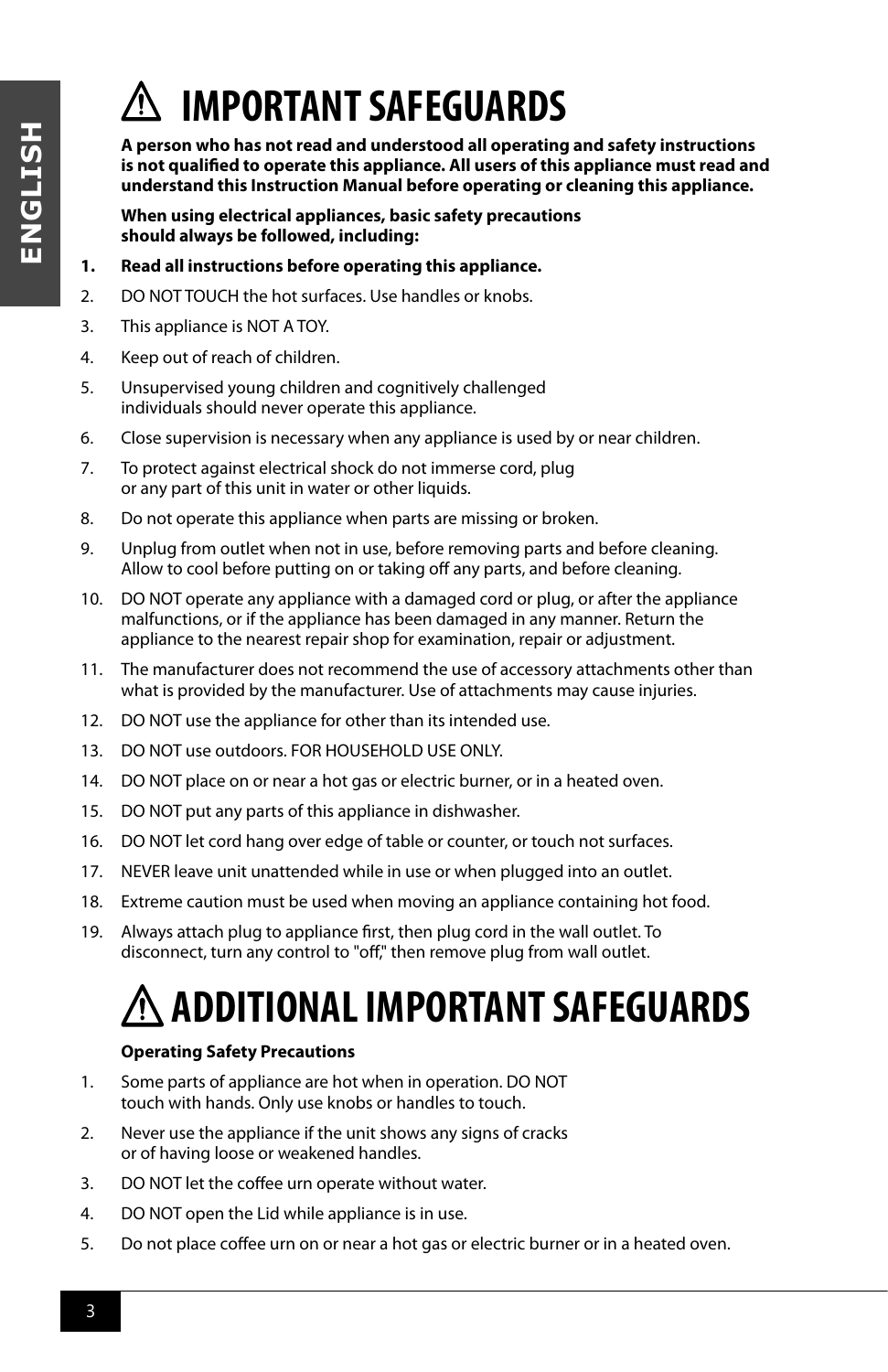### **Instructions for the Electrical Cord and Plug**

- 1. ELECTRICAL SHOCK HAZARD: Failure to follow these instructions can result in death, fire, or electrical shock.
	- Plug into a grounded 3 prong outlet.
	- DO NOT remove ground prong.
	- DO NOT use an adapter.
	- DO NOT use an extension cord.
- 2. This unit MUST be grounded. In the event of an electrical short circuit, grounding reduces the risk of electric shock by providing an escape wire for the electric current. This unit is equipped with a cord having a grounding wire with a grounding plug. The plug must be plugged into an outlet that is properly installed and grounded.
- 3. WARNING: Improper use of the grounding plug can result in a risk of electric shock. **If the plug does not fit fully into the outlet, contact a qualified electrician. Do not attempt to modify the plug in any way.**
- 4. A short power supply cord is provided to reduce the risk resulting from becoming entangled or tripping over a long cord.
- 5. The manufacturer does not recommend using this machine in countries that do not support 120V AC even if a voltage adapter, transformer, or converter is in use.

### **SAVE THESE INSTRUCTIONS! INTRODUCTION**

Congratulations on your purchase of the 10-CUP STAINLESS STEEL COFFEE PERCOLATOR! Great for a variety of social gatherings, this unit quickly brews up to 10 cups of delicious coffee for guests, birthdays, group meetings and more.

Features include:

- 10 cup rapid brew system
- Keep warm mode automatically holds coffee at the perfect temperature for hours
- LED indicator light and keep warm function
- Includes stainless steel filter and perk tube
- Detachable power cord
- Comfortable stay-cool handle allows for safe and easy transport
- Heat resistant pedestal base
- Clear knob on lid for easy viewing of percolating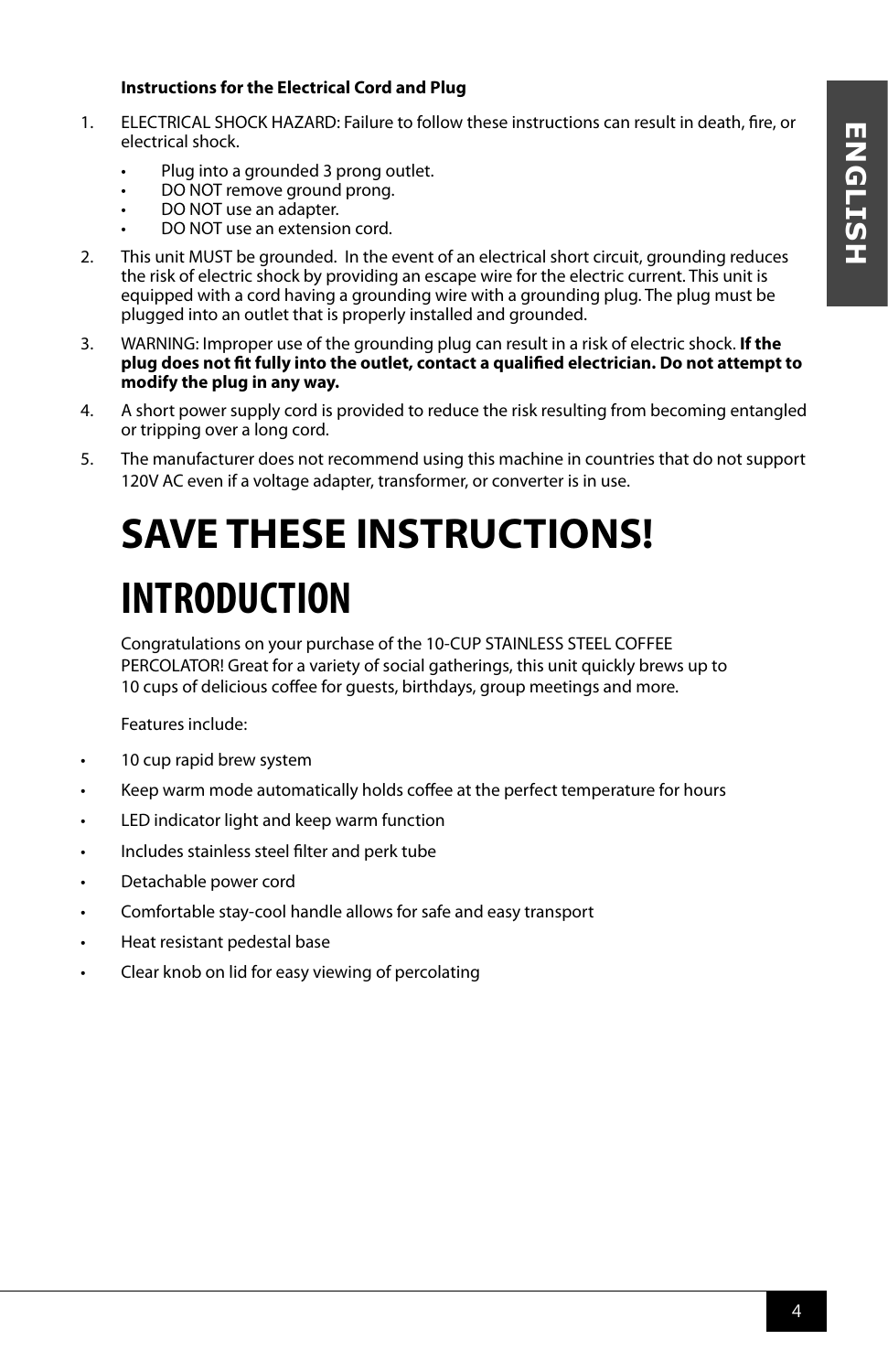# ENGLISH **ENGLISH**

### **PARTS & ASSEMBLY**

Your PERCOLATOR requires little assembly. Prior to use, wipe down the outside of the unit with a damp cloth and dry. Wash remaining parts in warm soapy water, rinse, and then dry.

Do not attempt to assemble parts while the unit is running. Always assemble parts while unit is unplugged.

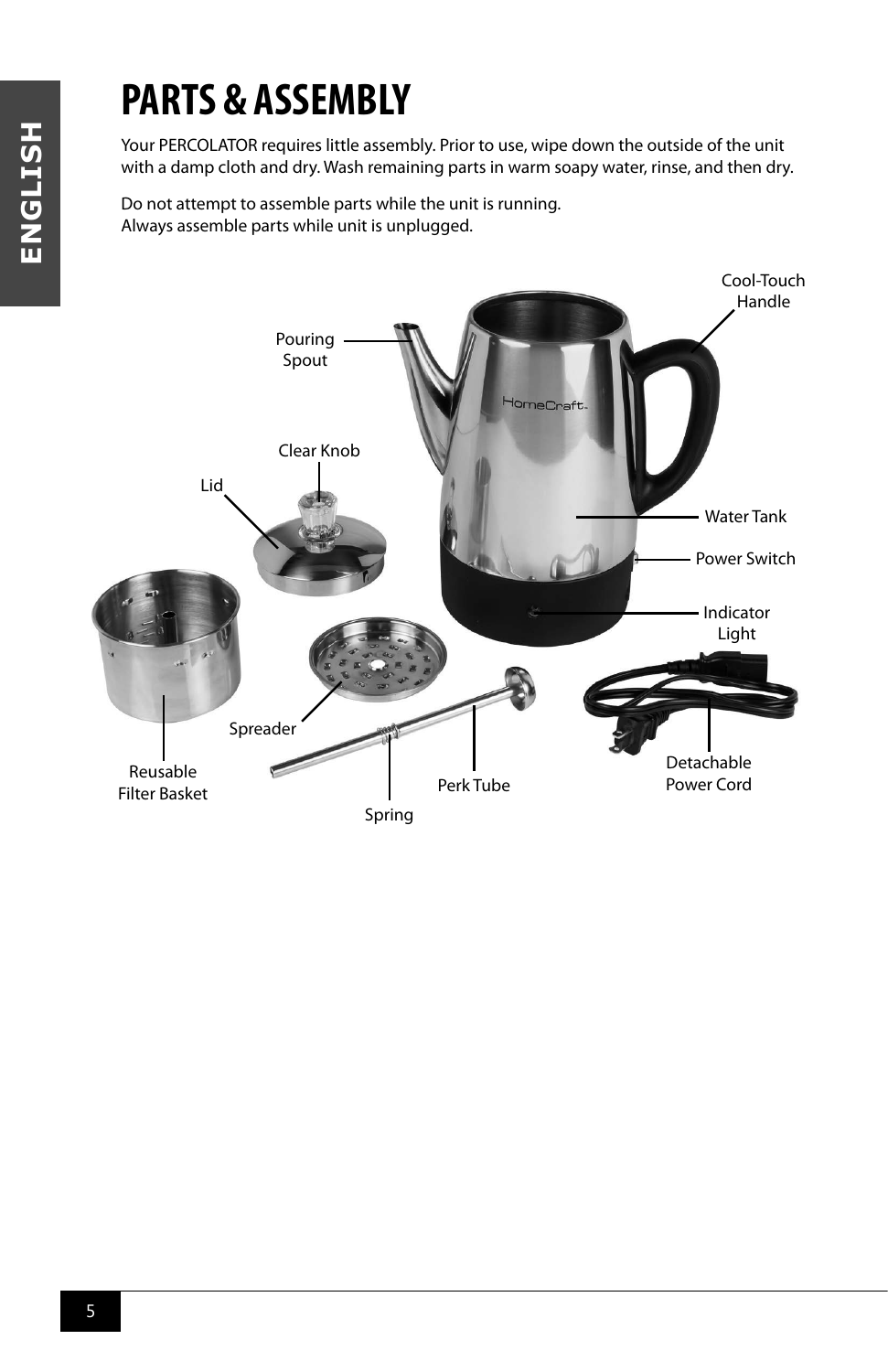### **HOW TO OPERATE**

Before first use, carefully unpack your PERCOLATOR, remove all packaging materials, and then follow the cleaning instructions under the CLEANING & MAINTENANCE section.

#### **TO MAKE COFFEE:**

- 1. Place the percolator upright on a dry, sturdy and heatresistant surface near an electrical outlet.
- 2. Remove the lid by pulling the clear knob. Lift out the filter basket, spreader and perk tube.
- 3. Fill the water tank with cold water to match the number of cups you wish to brew. **NOTE:** Do not fill above MAX line (more than 10 cups) or underfill (less than 4 cups).
- 4. Replace the perk tube, spreader and filter basket. Make sure the stem of the perk tube is seated into the cavity at the bottom of the water tank.
- 5. Add the desired amount of ground coffee to the filter basket. Follow the chart below to determine the amount of ground coffee to add. Be careful to not spill coffee grounds into the perk tube.

|                     | <b>Amount of Ground Coffee to Use (Tablespoons)</b> |               |               |  |
|---------------------|-----------------------------------------------------|---------------|---------------|--|
| <b>Cups to Brew</b> | Mild                                                | <b>Medium</b> | <b>Strong</b> |  |
|                     | 4 tbsp.                                             | 6 tbsp.       | 8 tbsp.       |  |
| 6                   | 6 tbsp.                                             | 8 tbsp.       | 10 tbsp.      |  |
| 8                   | 8 tbsp.                                             | 10 tbsp.      | 12 tbsp.      |  |
| 10                  | 10 tbsp.                                            | 12 tbsp.      | 14 tbsp.      |  |

**NOTE:** 1 Cup Brewed Coffee = 5 Fluid Ounces

- 6. Place the Lid back onto the urn.
- 7. Plug the urn into the electrical outlet. A white light will illuminate the power switch. **NOTE:** To avoid damage, do not plug into outlet when there is no liquid inside.
- 8. Toggle the power switch to the ON ( | ) position. Soon the urn will begin to perk coffee. When done brewing, the blue indicator light will illuminate. **CAUTION!** Water Tank gets very hot during operation. **CAUTION!** Hot steam escaping from the Lid during operation may cause skalding.
- 9. To serve, simply grasp the cool-touch handle and pour into cup.
- 10. To make additional coffee, rinse the lid, filter basket, spreader and perk tube with water, then follow the same process to make more coffee.
- 11. When finished serving coffee, toggle the power switch to the OFF ( O ) position, then unplug the percolator from the electrical outlet. Allow all parts to cool before cleaning.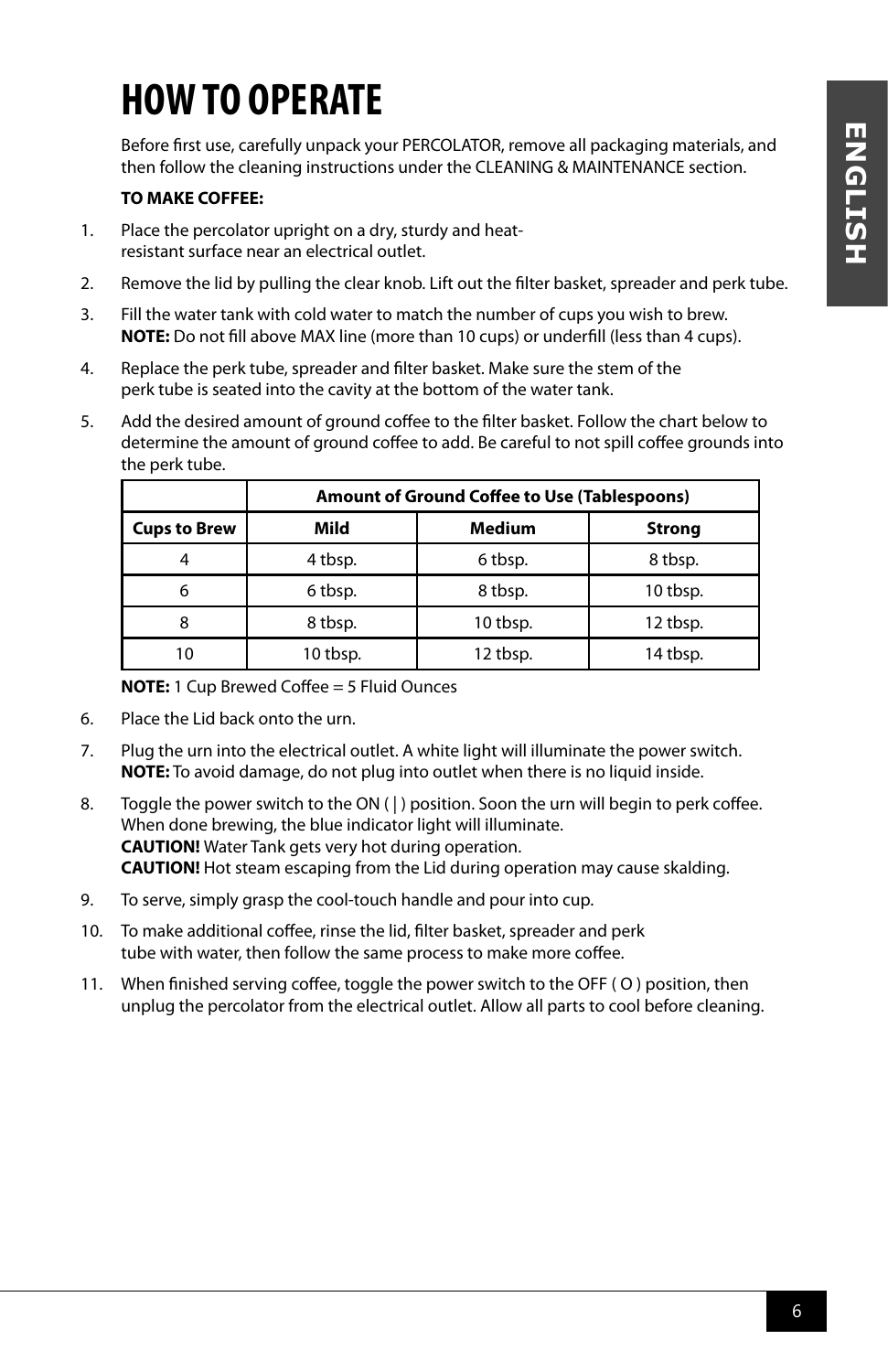### **HELPFUL TIPS**

- For best results, use medium ground coffee. Do not use drip or finely ground coffee as flooding of the filter basket can occur.
- Use your percolator to make more than just coffee try heating water to make hot apple cider, hot chocolate, tea and more.
- Never plug in the percolator without water or liquid inside.
- DO NOT overfill or underfill the percolator with water. Liquid must always cover the inside bottom of the percolator at all times during use. Falling below the minimum level (4 cups) could cause overheating and damage to internal components.

### **CLEANING & MAINTENANCE**

- 1. Unplug your percolator and allow it to cool. Drain any leftover coffee out of the urn.
- 2. Wash the lid, filter basket, perk tube and stem in warm, soapy water. Dry with a soft, nonabrasive cloth.

**NOTE:** Filter basket may also be washed in the top rack of a dishwasher.

- 3. Clean the interior of the percolator by filling with warm water to about onethird of its capacity. Add dish soap and wash with a non-abrasive spong or cloth. Pay special cleaning attention to the center stem well cavity. **The stem well must be kept clean for the percolator to operate properly.** Rinse the interior with warm water, then dry with a soft, non-abrasive cloth.
- 4. Wipe the exterior of the percolator with a soft, damp cloth and dry with a soft, non-abrasive cloth.
- 5. NEVER immerse the main unit in water.
- 6. After repeated use, accumulation of oil and coffee stains may cause a bitter taste. These stains can be removed with a special urn cleanser. Make sure cleanser is safe to use with this product. Follow the directions on urn cleanser packaging. Be sure to rinse well.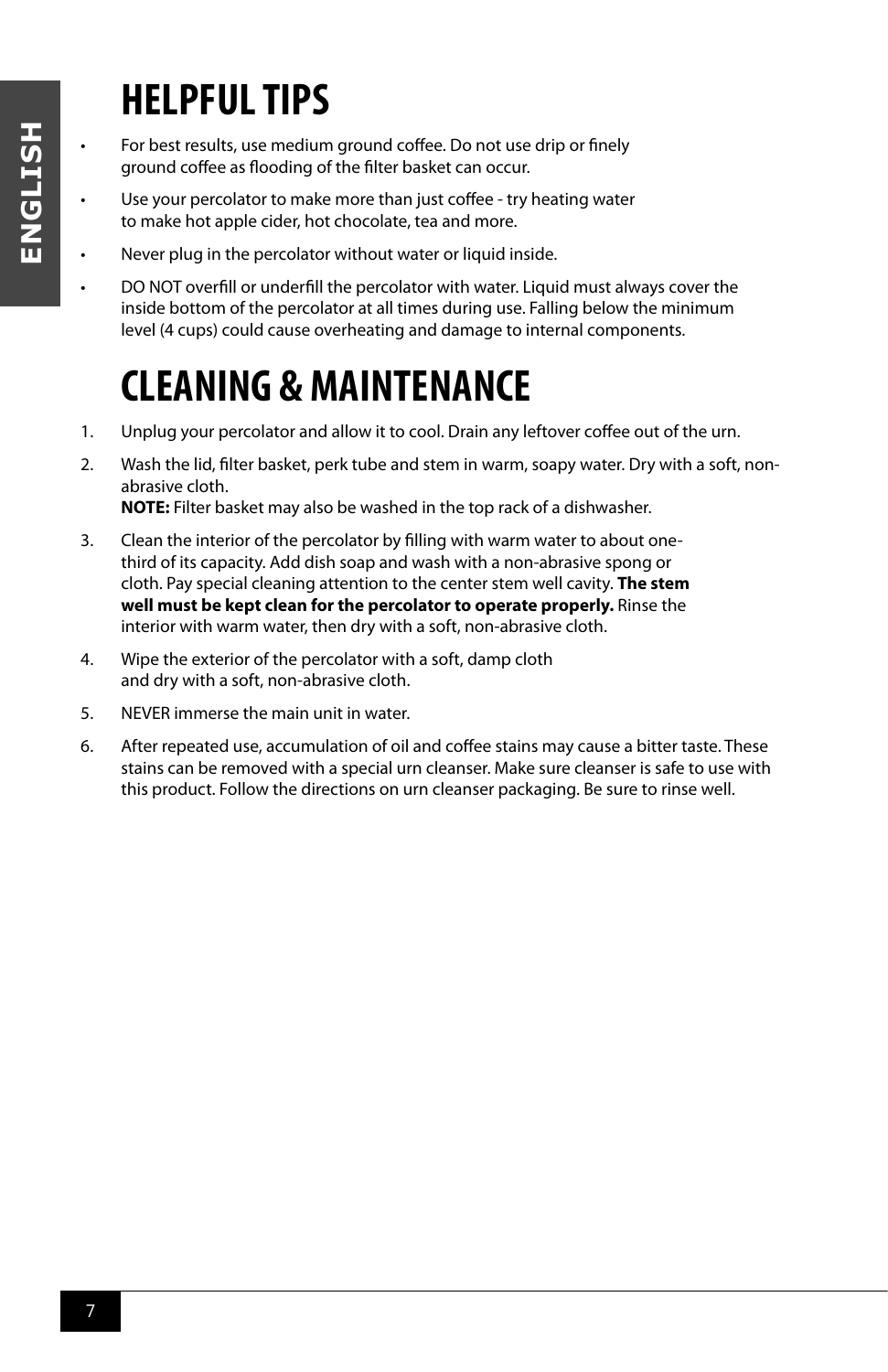### **RETURNS & WARRANTY**

SHOULD YOUR UNIT NOT WORK OR IF DAMAGED WHEN YOU FIRST TAKE IT OUT OF THE BOX, PLEASE RETURN IT TO THE PLACE OF PURCHASE IMMEDIATELY.

#### **10-CUP STAINLESS STEEL COFFEE PERCOLATOR / PC10SS**

Should you have any questions, please contact us via email or at the customer service number listed below between the hours of 8:00 AM and 5:00 PM, Monday through Friday, Central Standard Time.

#### **Distributed by:**

Nostalgia Products LLC 1471 Partnership Dr. Green Bay, WI 54304-5685 Customer Service Phone: (920) 347-9122 Web: www.nostalgiaproducts.com

#### **Customer Service Inquiry**

To submit a Customer Service inquiry, go to www.nostalgiaproducts.com and fill out the Customer Service Inquiry form and click the Submit button.

A representative will contact you as soon as possible.

#### **Product Warranty Terms**

Nostalgia Products LLC (the "Company") hereby warrants that for a period of one (1) year from the date of original purchase, this product will be free of defects in material and workmanship under normal home use, provided that the product is operated and maintained in accordance with the operating instructions. As the sole and exclusive remedy under this warranty, the Company will at its discretion either repair or replace the product found to be defective, or issue a refund on the product during the warranty period. This warranty is only available to the original retail purchaser of the product from the date of initial retail purchase, and is only valid with the original sales receipt, as proof of purchase date is required to obtain warranty benefits. All warranty claims must be brought to the attention of the Company within the warranty period and no later than 30 days of the failure to perform. This warranty does not cover normal wear or damage caused by shipping, mishandling, misuse, accident, alteration, improper replacement parts, or other than ordinary household use. You may be required to return the product (with shipping prepaid by you) for inspection and evaluation. Return shipping costs are not refundable. The Company is not responsible for returns damaged or lost in transit. Unless otherwise specifically permitted by the operating instructions, this warranty applies to indoor household use only. In order to obtain service under this warranty, please contact the Company at the telephone number listed above or by filling out the Customer Service Inquiry Form located at www.nostalgiaproducts.com. Warranty valid only in USA and Canada.

This warranty is in lieu of all other warranties, expressed or implied, including warranties of merchantability and fitness for a particular purpose, which are hereby excluded to the extent permitted by law. In no event shall the Company be liable for any indirect, incidental, consequential, or special damages arising out of or in connection with this product or the use thereof. Some states, provinces or jurisdictions do not permit the exclusion or limitation of incidental or consequential damages, so the foregoing exclusion or limitation may not apply to you.

#### **This warranty does not apply to re-manufactured merchandise.**

Please read the operating instructions carefully. Failure to comply with the operating instructions will void this warranty.

#### **For more information, visit us online at www.nostalgiaproducts.com.**

Like us on Facebook at www.facebook.com/NostalgiaElectrics. Follow our boards on Pinterest at www.pinterest.com/nostalgiaelctrx. Tweet along with us on Twitter at www.twitter.com/NostalgiaElctrx.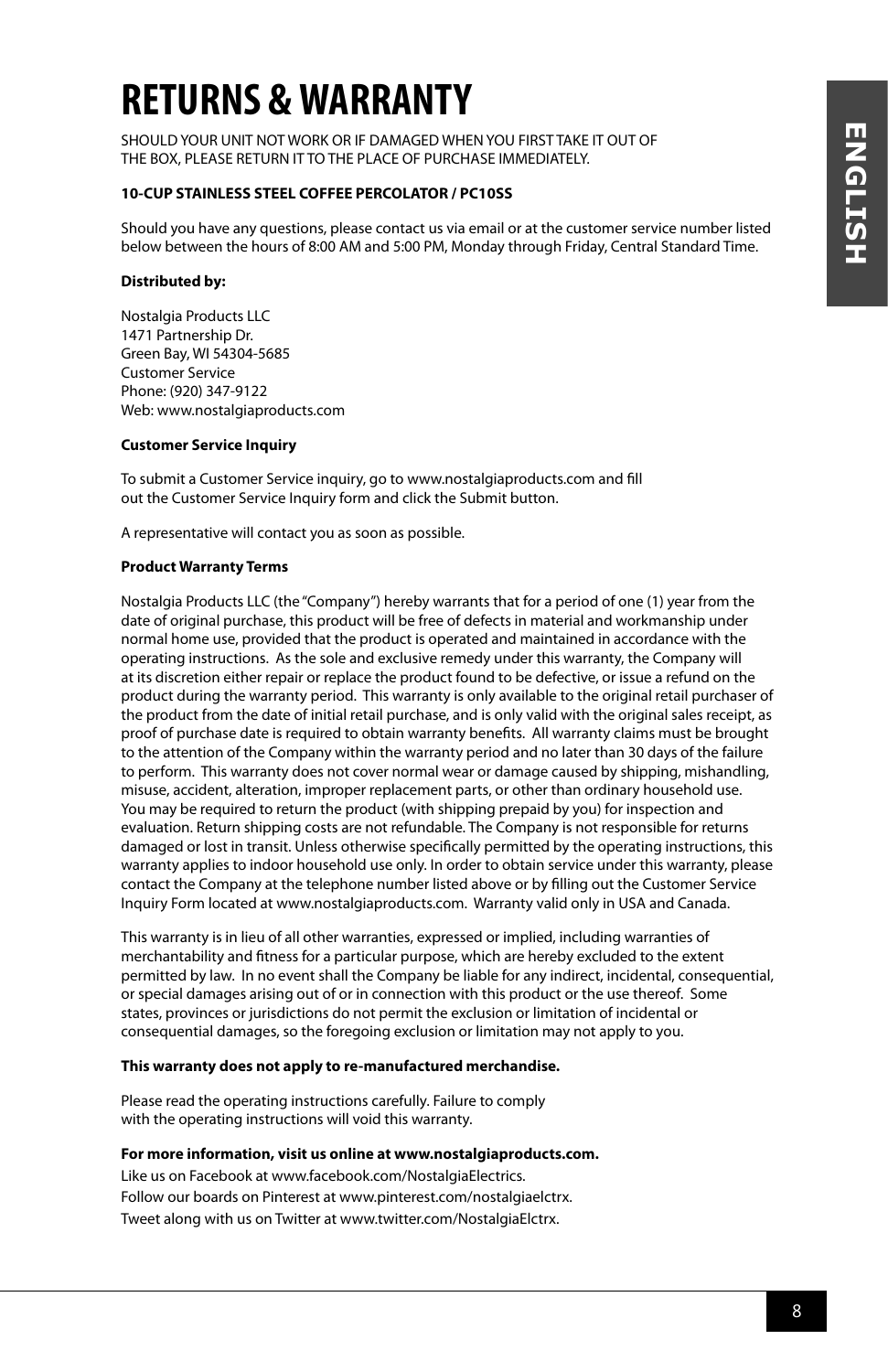### **TABLE DES MATIÈRES**

| PRÉCAUTIONS IMPORTANTES ADDITIONNEL. 10 |
|-----------------------------------------|
|                                         |
|                                         |
|                                         |
|                                         |
|                                         |
|                                         |

# **SÉCURITÉ**

Votre sécurité est très importante, ainsi que celle des autres.

Nous avons fourni de nombreux messages de sécurité importants dans ce manuel et sur votre appareil. Toujours lire et respecter les consignes de sécurité.



Ceci est le symbole d'alerte de sécurité.

Ce symbole vous signale les dangers potentiels qui peuvent causer des blessures graves pour vous et les autres.

Tous les messages de sécurité suivront le symbole d'alerte de sécurité.

Tous les messages de sécurité vous diront quel est le danger potentiel et vous diront comment réduire le risque de blessure, ainsi de ce qui peut arriver si les instructions ne sont pas suivies.

**Spécifications de l'appareil :** 120 Volts, 60 Hz 800 Watts



CE PRODUIT EST DESTINÉ POUR UNE PRISE DE 120V AC UNIQUEMENT.

Se reporter au site **www.nostalgiaproducts.com/usermanuals/** pour la version la plus récente.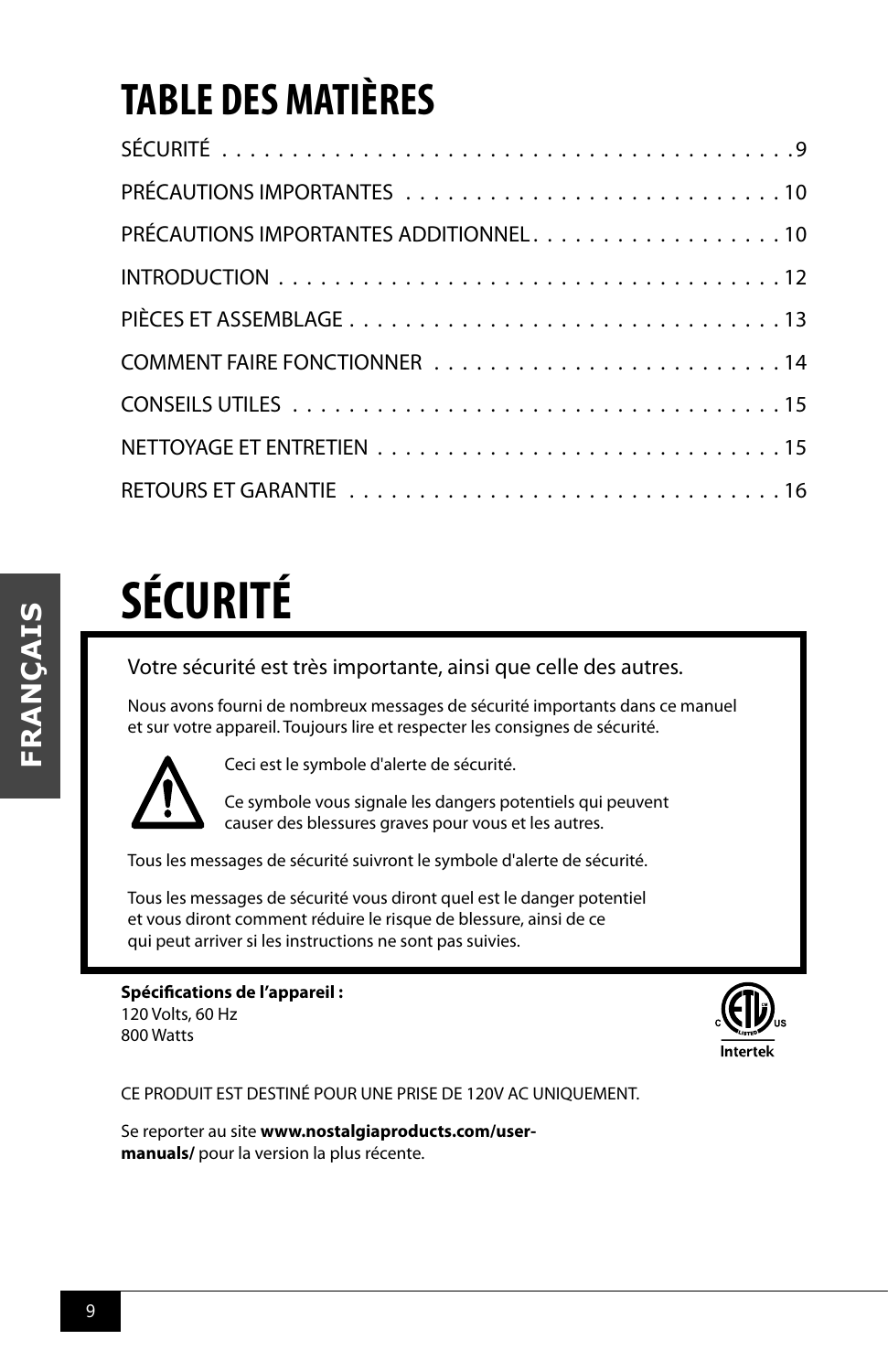### **PRÉCAUTIONS IMPORTANTES**

**Une personne qui n'a pas lu et compris toutes les instructions de fonctionnement et de sécurité n'est pas qualifiée pour faire fonctionner cet appareil. Tous les utilisateurs de cet appareil doivent lire et comprendre ce manuel d'instructions avant d'utiliser ou de nettoyer cet appareil.**

**Lorsque l'on utilise un appareil électrique, il faut toujours respecter les précautions de base, y comprises celles-ci :**

- **1. Lisez toutes les instructions avant d'utiliser cet appareil.**
- 2. NE TOUCHEZ PAS aux surfaces chaudes. Utiliser les poignées ou les boutons.
- 3. Cet appareil N'EST PAS UN JOUET.
- 4. Gardez hors de portée des enfants.
- 5. Les jeunes enfants non supervisés ainsi que les personnes intellectuellement atteintes ne devraient jamais faire fonctionner cet appareil.
- 6. Une attention particulière est requise lors de l'utilisation de tout appareil par des enfants ou à leur proximité.
- 7. Pour protéger contre les chocs électriques ne pas submerger le cordon, la fiche ni aucune partie de cet appareil dans l'eau ou d'autres liquides.
- 8. Ne pas utiliser cet appareil lorsque les pièces sont manquantes ou brisées.
- 9. Toujours débrancher la prise lorsque l'appareil n'est pas en fonction et avant de retirer les pièces ou le nettoyage. Laissez refroidir avant de remettre ou de retirer les pièces ou avant le nettoyage.
- 10. NE PAS utiliser l'appareil ayant un cordon ou une fiche électrique endommagée, ni suite à un mauvais fonctionnement ou une détérioration quelconque. Retournez-le à l'atelier de réparation le plus proche pour examen, une réparation ou un ajustement.
- 11. Le fabricant ne recommande pas l'utilisation d'accessoires autres que ceux fournis par le fabricant. L'utilisation d'accessoires peut causer des blessures.
- 12. N'employez PAS l'appareil à d'autres fins que son usage prévu.
- 13. NE PAS utiliser l'appareil à l'extérieur. UNIQUEMENT POUR UN USAGE DOMESTIQUE
- 14. NA PAS placer sur ou près d'un brûleur à gaz ou électrique ou dans un four chauffé.
- 15. NE PAS mettre aucune des pièces de cet appareil au lave-vaisselle.
- 16. NE JAMAIS laisser le cordon dépasser sur le côté d'une table ou d'un comptoir, voire toucher des surfaces chaudes.
- 17. NE JAMAIS laisser l'appareil sans surveillance tout en cours d'utilisation ou lorsqu'il est branché dans une prise.
- 18. Soyez extrêmement prudent pour déplacer un appareil contenant des liquides chauds.
- 19. Toujours brancher la prise de l'appareil tout d'abord, puis branchez dans la prise murale. Pour débrancher l'appareil, remettre tous les boutons en mode « arrêt » (off), puis débranchez la fiche de la prise murale.

### **PRÉCAUTIONS IMPORTANTES ADDITIONNEL**

### **Précautions d'emploi**

1. Certaines parties de l'appareil sont très chaudes durant le fonctionnement. NE PAS toucher l'appareil à mains nues. Utiliser uniquement des boutons ou les poignées pour toucher.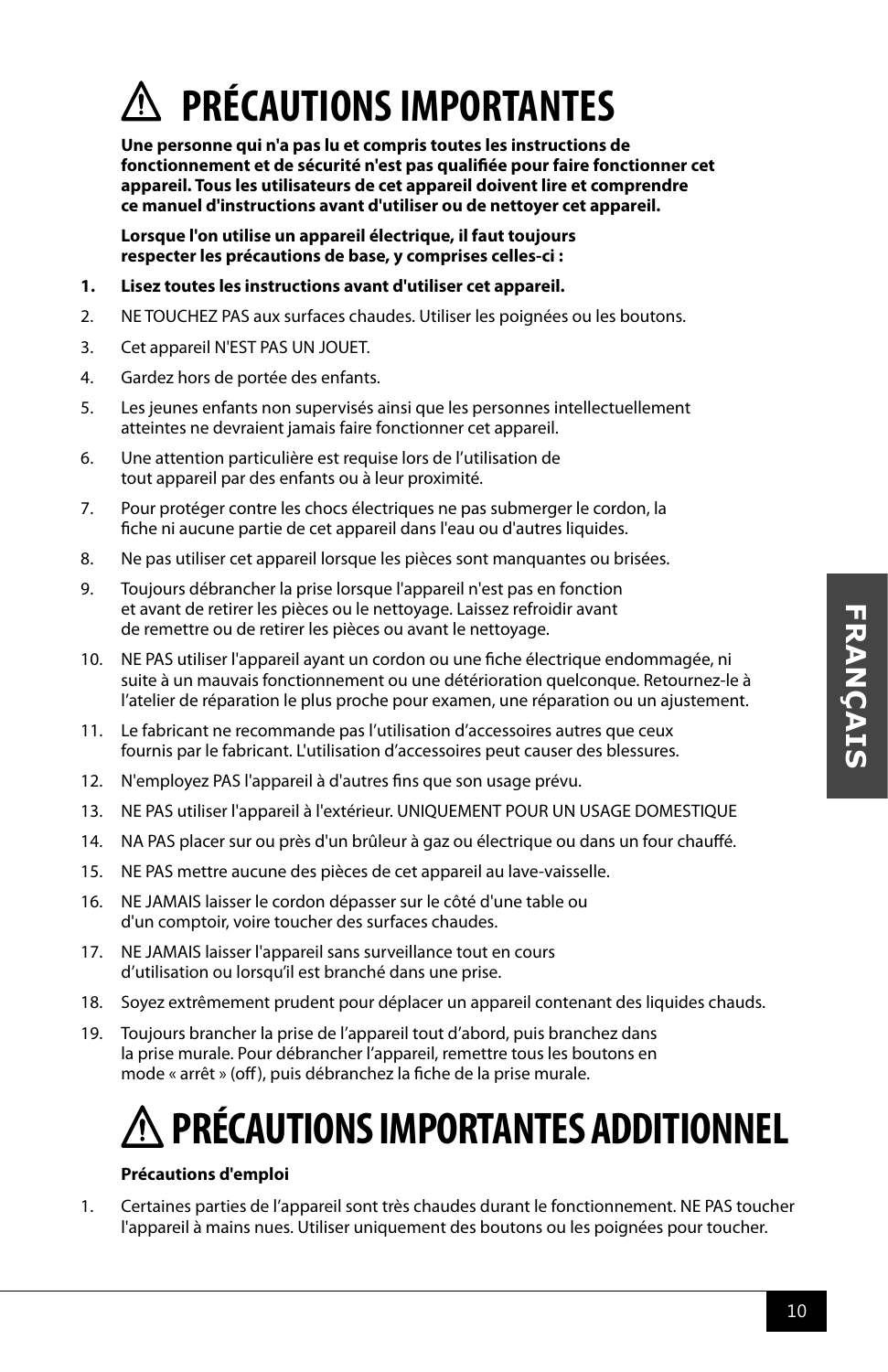- 2. N'utilisez jamais l'appareil si l'appareil montre des signes de fissures ou d'avoir des poignées lâches ou usées.
- 3. NE PAS laisser le percolateur fonctionner sans eau.
- 4. NE PAS ouvrir le couvercle lorsque l'appareil est en marche.
- 5. NA PAS placer le percolateur sur ou près d'un brûleur à gaz ou électrique ou dans un four chauffé.

### **Instructions pour le cordon électrique et la prise**

- 1. RISQUE DE DÉCHARGE ÉLECTRIQUE : Ne pas suivre ces instructions peut entraîner la mort, un incendie ou une électrocution.
	- Branchez dans une prise à 3 fiches.
	- NE retirez PAS la fiche de la mise à la terre.
	- N'utilisez PAS d'adaptateur.
	- N'utilisez PAS une rallonge.
- 2. Cet appareil DOIT être mis à la terre. Dans le cas d'un court-circuit électrique, la mise à la terre réduit le risque de choc électrique en offrant un fil d'échappement pour le courant électrique. Cet appareil est équipé d'un cordon muni d'un fil de mise à la terre avec une fiche de mise à la terre. La fiche doit être branchée sur une prise correctement installée et mise à la terre.
- 3. AVERTISSEMENT : Une mauvaise utilisation de la prise de mise à la terre peut entraîner un risque d'électrocution. **Si la fiche n'entre pas complètement dans la prise, contactez un électricien qualifié. Ne pas tenter de modifier la fiche de quelque façon que ce soit.**
- 4. Un court cordon d'alimentation est fourni pour réduire les risques d'enchevêtrement ou risques de trébucher sur un cordon plus long.
- 5. Le fabricant ne recommande pas l'utilisation de cette machine dans les pays qui ne supportent pas les tensions de 120V AC, même si un adaptateur de tension, un transformateur ou un convertisseur est utilisé.

### **CONSERVEZ CES DIRECTIVES !**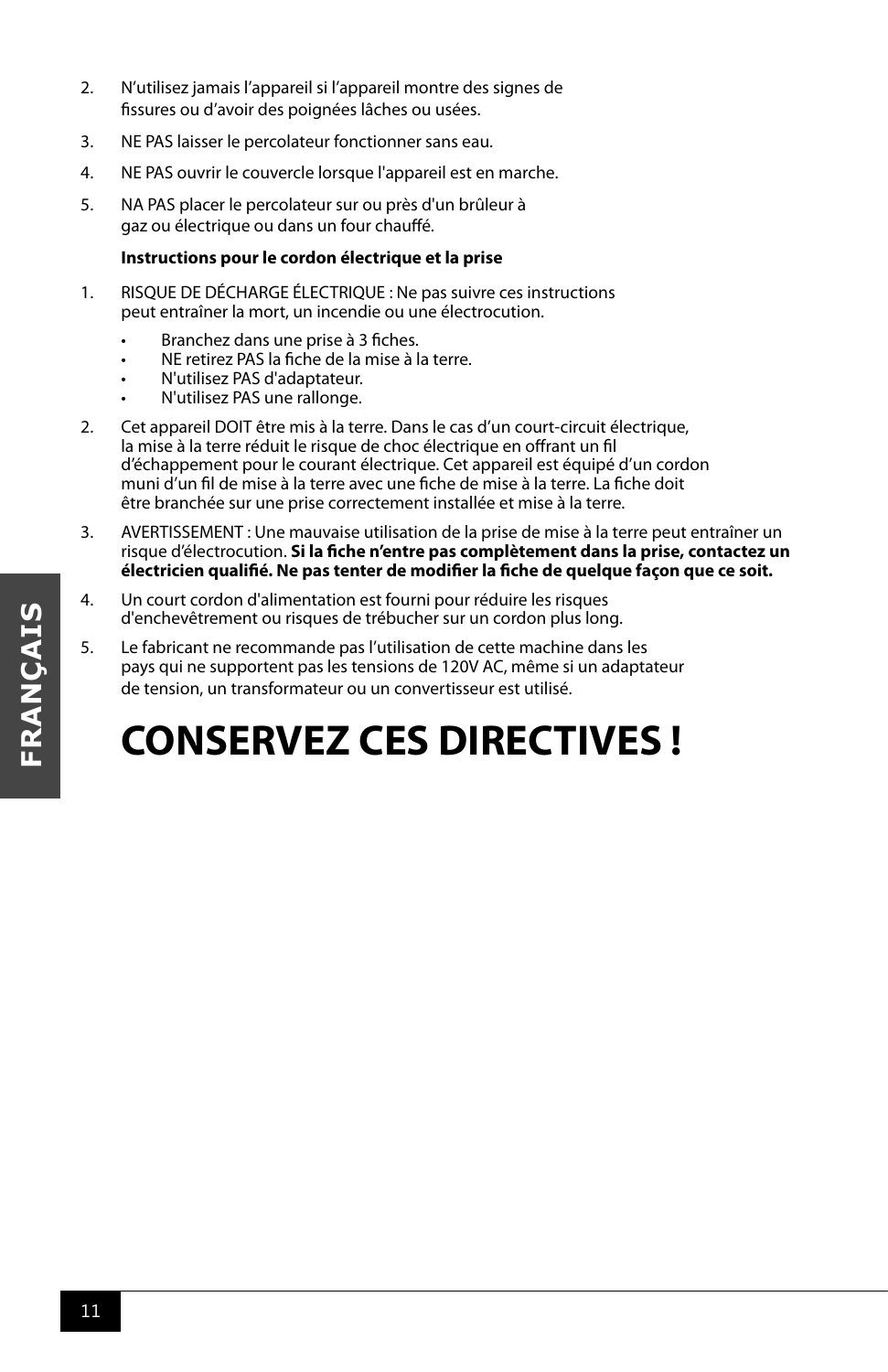# **FRANÇAIS FRANÇAIS**

### **INTRODUCTION**

Félicitations pour l'achat DU PERCOLATEUR DE 10 TASSES EN ACIER INOXYDABLE ! Idéal pour une variété de rencontres sociales, cet appareil infuse rapidement jusqu'à 10 tasses de délicieux café pour les invités, les anniversaires, les réunions de groupe et plus.

Caractéristiques principales :

- Système d'infusion rapide de 10 tasses
- Mode Garder chaud conserve automatiquement le café à une température parfaite pour heures
- Voyant lumineux DEL et fonction de Garder chaud
- Comprend un filtre en acier inoxydable et un tube de protection
- Cordon d'alimentation amovible
- La poignée confortable restant froide (stay-cool) facilite le transport de façon sécuritaire.
- Socle résistant à la chaleur
- Bouton transparent situé sur le couvercle pour voir la percolation facilement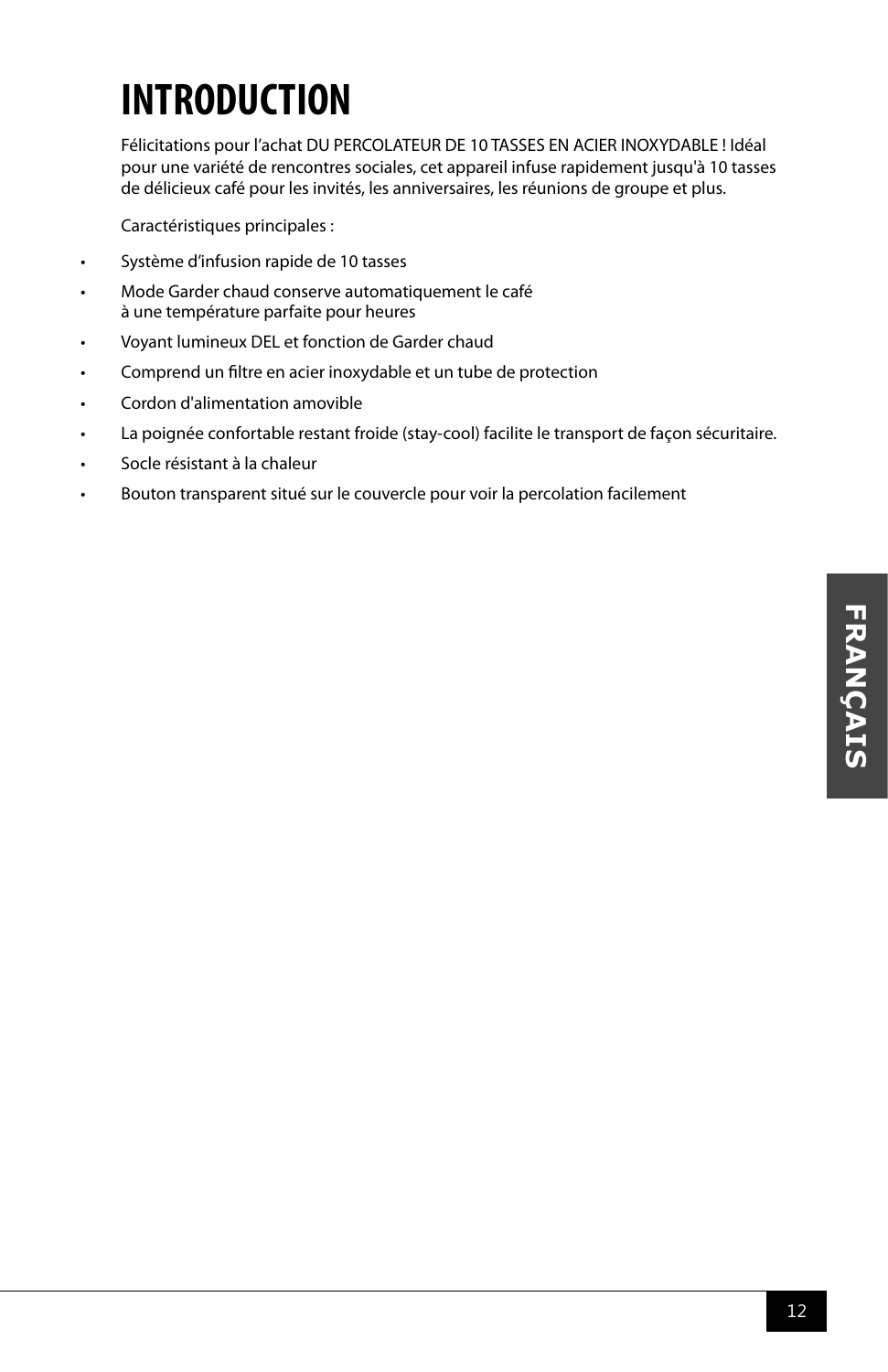## **PIÈCES ET ASSEMBLAGE**

Votre PERCOLATEUR nécessite un minimum d'assemblage. Avant de l'utiliser, essuyez l'extérieur de l'appareil avec un chiffon humide et sec. Lavez les parties restantes dans de l'eau chaude savonneuse, rincez-les et séchez-les.

N'essayez pas d'assembler des pièces lorsque l'appareil est en marche. Assemblez toujours les pièces lorsque l'appareil est débranché.

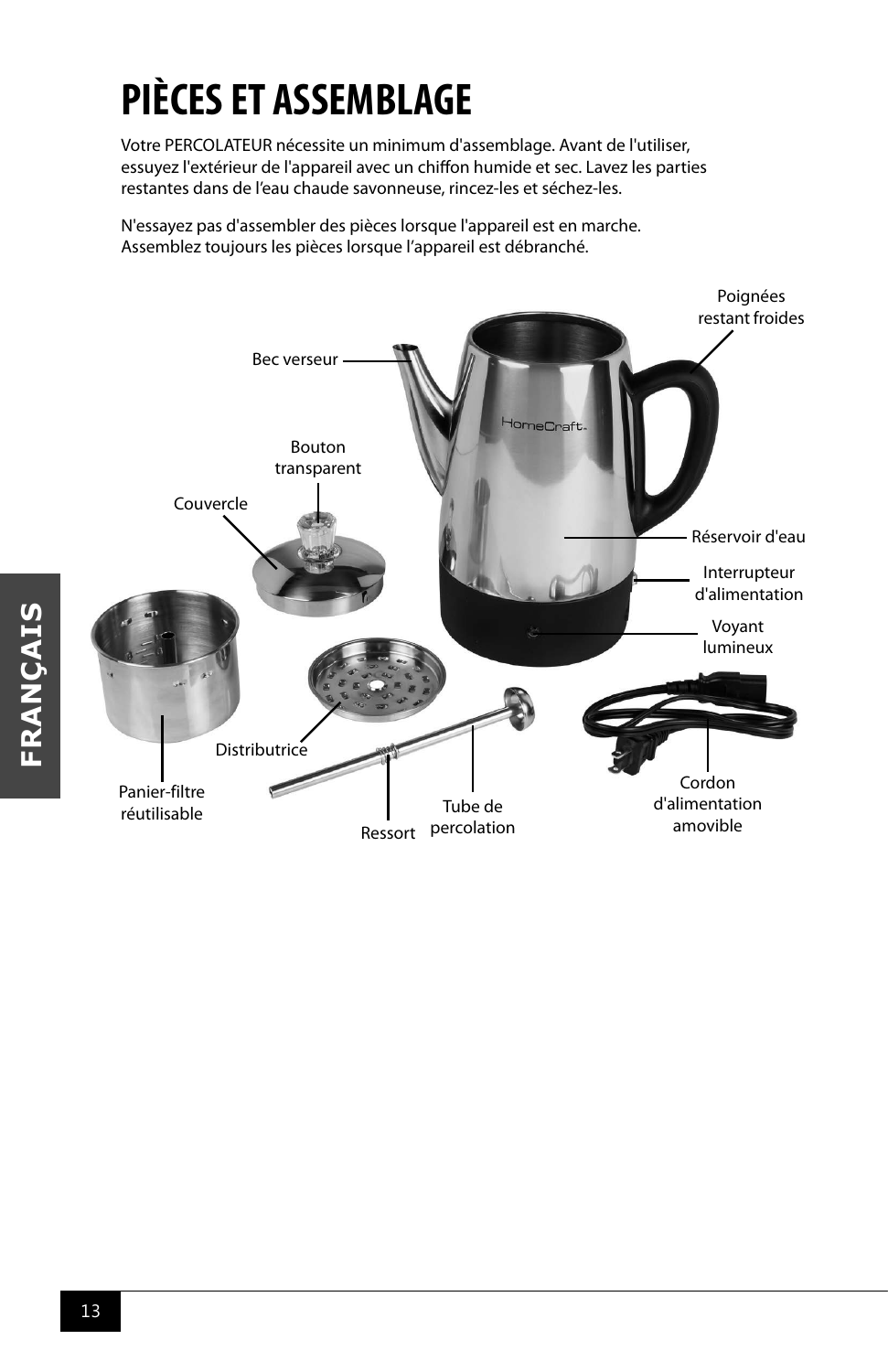### **COMMENT FAIRE FONCTIONNER**

Avant la première utilisation, déballez soigneusement votre PERCOLATEUR, retirez tout le matériel d'emballage, puis suivez les instructions de nettoyage figurant dans la section NETTOYAGE ET ENTRETIEN.

### **POUR FAIRE DU CAFÉ :**

- 1. Placez le percolateur droit sur une surface sèche, robuste et résistante à la chaleur, près d'une prise électrique.
- 2. Retirez le couvercle en tirant sur la poignée transparente. Enlevez le filtre, la distributrice et le tube de percolation.
- 3. Remplir le réservoir d'eau froide pour faire correspondre le nombre de tasses souhaitées à infuser.

**REMARQUE :** Ne remplissez pas au-dessus de la ligne MAX (équivaut à plus de 10 tasses) ou pas assez rempli (moins de 4 tasses).

- 4. Remplacez le tube de percolation, la distributrice et le panier-filtre. Assurez-vous que la tige du tube de percolation soit bien insérée dans le fond du réservoir d'eau.
- 5. Ajoutez la quantité désirée de café moulu dans le panier-filtre. Suivez le tableau ci-dessous pour déterminer la quantité de café moulu à ajouter. Évitez de renverser le marc de café dans le tube de percolation.

|                  | Quantité de café moulu à utiliser (Cuillères à soupe) |                |                |  |
|------------------|-------------------------------------------------------|----------------|----------------|--|
| Tasses à infuser | Doux                                                  | Moyen          | Fort           |  |
|                  | 4 c. à soupe                                          | 6 c. à soupe   | 8 c. à soupe   |  |
| 6                | 6 c. à soupe                                          | 8 c. à soupe   | 10 c. à soupe. |  |
| 8                | 8 c. à soupe                                          | 10 c. à soupe. | 12 c. à soupe. |  |
| 10               | 10 c. à soupe.                                        | 12 c. à soupe. | 14 c. à soupe. |  |

**REMARQUE :** 1 tasse de café infusé = 5 onces liquides

- 6. Replacez le couvercle sur le percolateur.
- 7. Branchez le percolateur dans la prise électrique. Une lumière blanche éclairera l'interrupteur d'alimentation.

**REMARQUE :** Afin d'éviter d'endommager l'appareil, ne branchez pas lorsqu'aucun liquide n'est à l'intérieur.

8. Basculez l'interrupteur d'alimentation on position ALLUMÉE ( | ). Le percolateur débutera d'infuser le café rapidement. Lorsque l'infusion sera terminée, le voyant lumineux bleu s'allumera.

**MISE EN GARDE !** Le réservoir d'eau devient très chaud durant le fonctionnement. **MISE EN GARDE !** La vapeur très chaude s'échappant du couvercle durant le fonctionnement peut causer des brûlures.

- 9. Pour servir, simplement prendre le percolateur par la poignée froideau-toucher (cool-touch) et versez le café dans une tasse.
- 10. Pour préparer du café supplémentaire, rincez le couvercle, le panier-filtre, la distributrice et le tube de percolation à l'eau, puis suivez le même processus pour préparer plus de café.
- 11. Lorsque vous avez terminé de servir le café, basculez l'interrupteur à la position ÉTEINTE (O), puis débranchez le percolateur de la prise électrique. Permettre à toutes les composantes de refroidir avant de le nettoyer.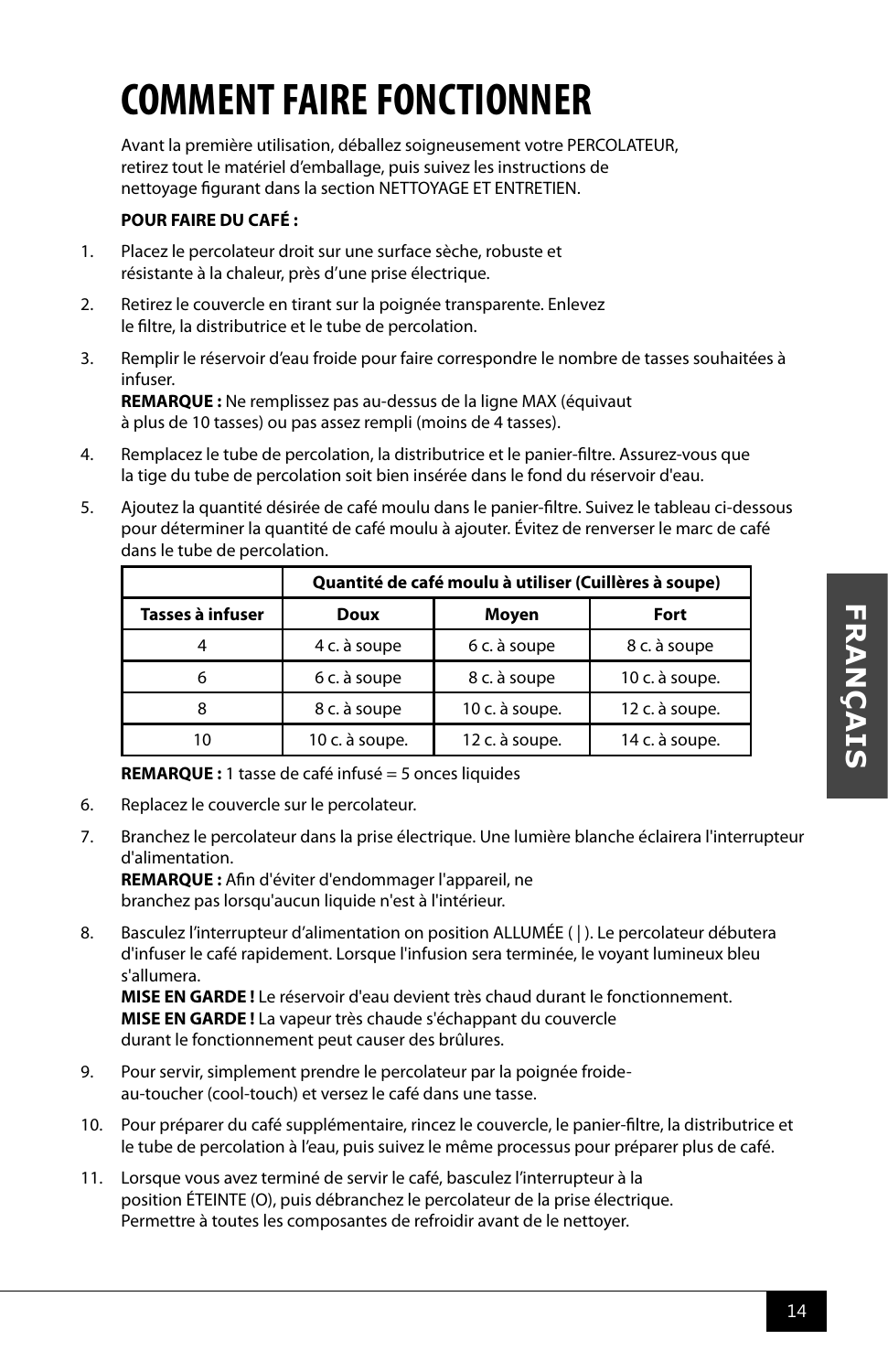### **CONSEILS UTILES**

- Pour de meilleurs résultats, utilisez du café torréfié à moyen. N'utilisez pas café moulu finement ou café filtre car le panier-filtre risquerait d'être inondé.
- Utilisez votre percolateur pour faire plus que juste du café essayez de chauffer de l'eau pour faire du cidre chaud, du chocolat chaud, du thé et plus encore.
- Ne jamais brancher le percolateur sans eau ni liquide à l'intérieur.
- ÉVITEZ le surremplissage ou le sous-remplissage du percolateur avec de l'eau. Il doit toujours y avoir une couche de liquide au fond du percolateur en tout temps durant l'utilisation. Une chute en dessous du niveau minimal (4 tasses) pourrait provoquer une surchauffe et des dommages aux composantes internes.

### **NETTOYAGE ET ENTRETIEN**

- 1. Débranchez votre percolateur et laissez-le refroidir. Égouttez les résidus de marc de café hors du percolateur.
- 2. Lavez le couvercle, le panier-filtre, le tube de percolation et la tige dans de l'eau chaude savonneuse. Asséchez complètement avec un chiffon doux, non abrasif. **REMARQUE :** Le panier-filtre peut également être lavé dans le panier supérieur d'un lave-vaisselle.
- 3. Nettoyez l'intérieur du percolateur en le remplissant d'eau chaude à environ un tiers de sa capacité. Ajoutez du savon à vaisselle et lavez-le avec un chiffon ou une éponge non abrasive. Portez une attention particulière au nettoyage de la cavité où s'insère la tige de percolation. **La tige de percolation doit être gardée propre en tout temps afin que le percolateur fonctionne adéquatement.** Rincez l'intérieur avec de l'eau tiède puis séchez avec un chiffon doux et non abrasif.
- 4. Essuyez l'extérieur du percolateur avec un chiffon doux et humide et séchez avec un chiffon doux et non abrasif.
- 5. Ne plongez JAMAIS le moteur électrique dans l'eau.
- 6. Après une utilisation répétée, l'accumulation de taches d'huile et de café peut donner un goût amer. Ces taches peuvent être enlevées avec un nettoyant spécial pour percolateur. Assurez-vous que le nettoyant peut être utilisé en toute sécurité avec ce produit. Suivez les instructions sur l'emballage du nettoyant pour percolateurs. N'oubliez pas de bien rincer.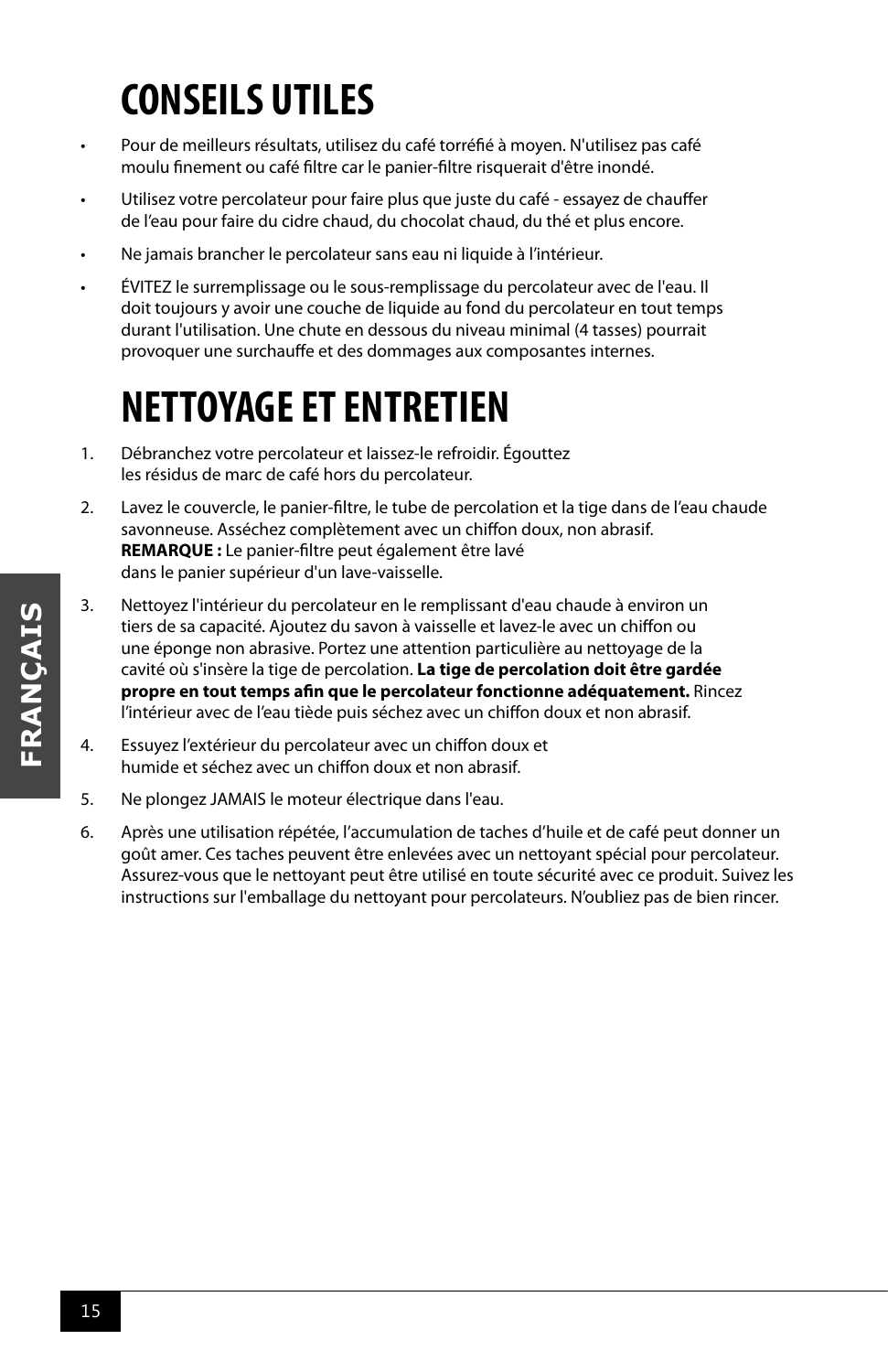### **RETOURS ET GARANTIE**

SI VOTRE APPAREIL NE FONCTIONNE PAS OU S'IL EST ENDOMMAGÉ QUAND VOUS LE RETIREZ DE LA BOÎTE, VEUILLEZ LE RETOURNER IMMÉDIATEMENT À L'ENDROIT OÙ IL A ÉTÉ ACHETÉ.

#### **PERCOLATEUR EN ACIER INOXYDABLE DE 10 TASSES / PC10SS**

Pour toute question, communiquer par courriel ou au numéro de téléphone du service à la clientèle, entre 08 h 00 et 17 h 00, du lundi au vendredi, heure normale du Centre.

#### **Distribué par :**

Nostalgia Products LLC 1471 Partnership Dr. Green Bay, WI 54304-5685 Service à la clientèle Téléphone : (833) 258-4210 Site Web : www.nostalgiaproducts.com

#### **Demande pour le service à la clientèle**

Pour soumettre une demande au service à la clientèle, rendez vous au www.nostalgiaproducts.com puis remplissez le formulaire de demande au service à la clientèle puis cliquez sur le bouton Soumettre.

Un représentant vous contactera dès que possible.

#### **Conditions de garantie du produit**

Le groupe Nostalgia Products LLC (référé tel « l'Entreprise ») garantit que pour une période d'un (1) an en date d'achat, ce produit est sans défaut de matériel et de fabrication selon une utilisation normale à domicile, seulement si le fonctionnement et l'entretien du produit sont conforment aux directives fournies. À titre de réparation exclusive et entière sous cette garantie, l'Entreprise pourra à sa discrétion, réparer ou remplacer le produit défectueux, voire émettre un remboursement du produit durant la période couverte sous garantie. Cette garantie n'est disponible seulement qu'à l'acheteur d'origine du produit, en date d'achat au détail dudit produit et sera valide uniquement avec le reçu de caisse d'origine, à titre de preuve d'achat, lequel est requis pour obtenir les bienfaits reliés à cette garantie. Toute réclamation doit être rapportée à l'attention de l'Entreprise dans la fenêtre de la période de la garantie, sans dépasser 30 jours à défaut de performance. Cette garantie ne couvre pas l'usure normale ou dommage cause par l'expédition, la mauvaise manipulation, la mauvaise utilisation, les accidents, les modifications, les mauvaises pièces de remplacement, voire toute autre utilisation anormale du produit à domicile. Il est possible que vous ayez à retourner le produit (avec les frais de retour prépayés par vous) pour une inspection et une évaluation. Les frais des coûts de retour ne sont pas remboursables. L'Entreprise n'est aucunement responsable pour les retours endommagés ou perdus en transit. Autrement que spécifiquement permit selon les directives de fonctionnement, cette garantie s'applique à une utilisation à domicile à d'intérieur seulement. Afin d'obtenir un service couvert sous cette garantie, veuillez contacter l'Entreprise au numéro de téléphone inclut ci-haut ou en remplissant le formulaire de demande au service à la clientele, sur le site www.nostalgiaproducts.com. La garantie est valide seulement aux États-Unis et au Canada.

Cette garantie prévaut toute autre garantie, expresse ou implicite incluant les garanties de qualité marchande ou ayant une aptitude pour une intention en particulier, lesquelles sont exclues selon la loi. Sous aucun prétexte l'Entreprise ne pourra être tenue responsable pour tout dommage indirect, accidentel, conséquentiel ou spécial provenant de ou en relativité avec ce produit ou son utilisation. Certains états, provinces ou juridictions n'allouent pas l'exclusion ou la limitation de tels dommages accidentels ou conséquentiels, donc l'exclusion ou limitation suscitée peut ne pas s'appliquer à vous.

#### **Cette garantie ne s'applique pas à la merchandise de renaissance.**

Veuillez lire les directives de fonctionnement attentivement. Ne pas se conformer aux directives de fonctionnement annulera cette garantie.

#### **Pour plus d'informations, visitez notre site Web à www.nostalgiaproducts.com.**

Aimez-nous sur Facebook à l'adresse www.facebook.com / NostalgiaElectrics. Suivez nos conseils sur Pinterest à www.pinterest.com / nostalgiaelctrx. Tweet avec nous sur Twitter à l'adresse www.twitter.com / NostalgiaElctrx.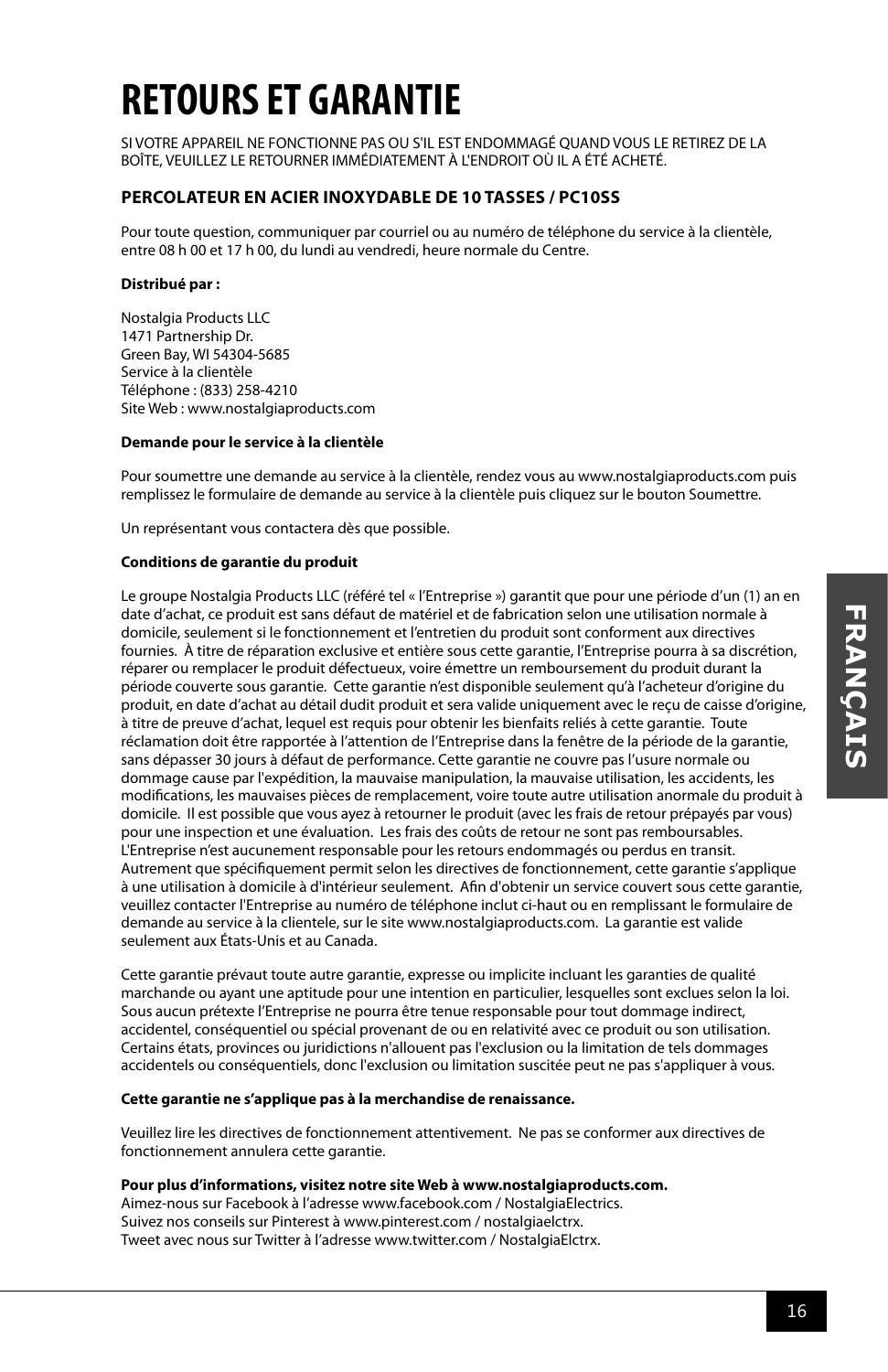# **CONTENIDO**

| PROTECCIONES IMPORTANTES ADICIONALES 18 |
|-----------------------------------------|
|                                         |
|                                         |
|                                         |
|                                         |
|                                         |
|                                         |

## **SEGURIDAD**

Su seguridad y la seguridad de los demás es muy importante.

Hemos dado muchos mensajes de seguridad importantes en este manual y en el aparato. Siempre lea y cumpla con todos los mensajes de seguridad.



800 Vatios

Este es el símbolo de alerta de seguridad.

Este símbolo le avisa de los peligros potenciales que pueden provocar serias lesiones a usted y a otros.

Todos los mensajes de seguridad seguirán al símbolo de alerta de seguridad.

Todos los mensajes de seguridad le indicarán cuál es el peligro potencial, cómo reducir la posibilidad de lesiones, y qué puede suceder si no sigue las instrucciones.

#### **Especificaciones del aparato:** 120 Voltios, 60 Hz

ESTE PRODUCTO ES PARA USAR SOLAMENTE EN TOMAS DE CORRIENTE DE 120 VCA.

Visite **www.nostalgiaproducts.com/user-manuals/** para ver el manual más actualizado.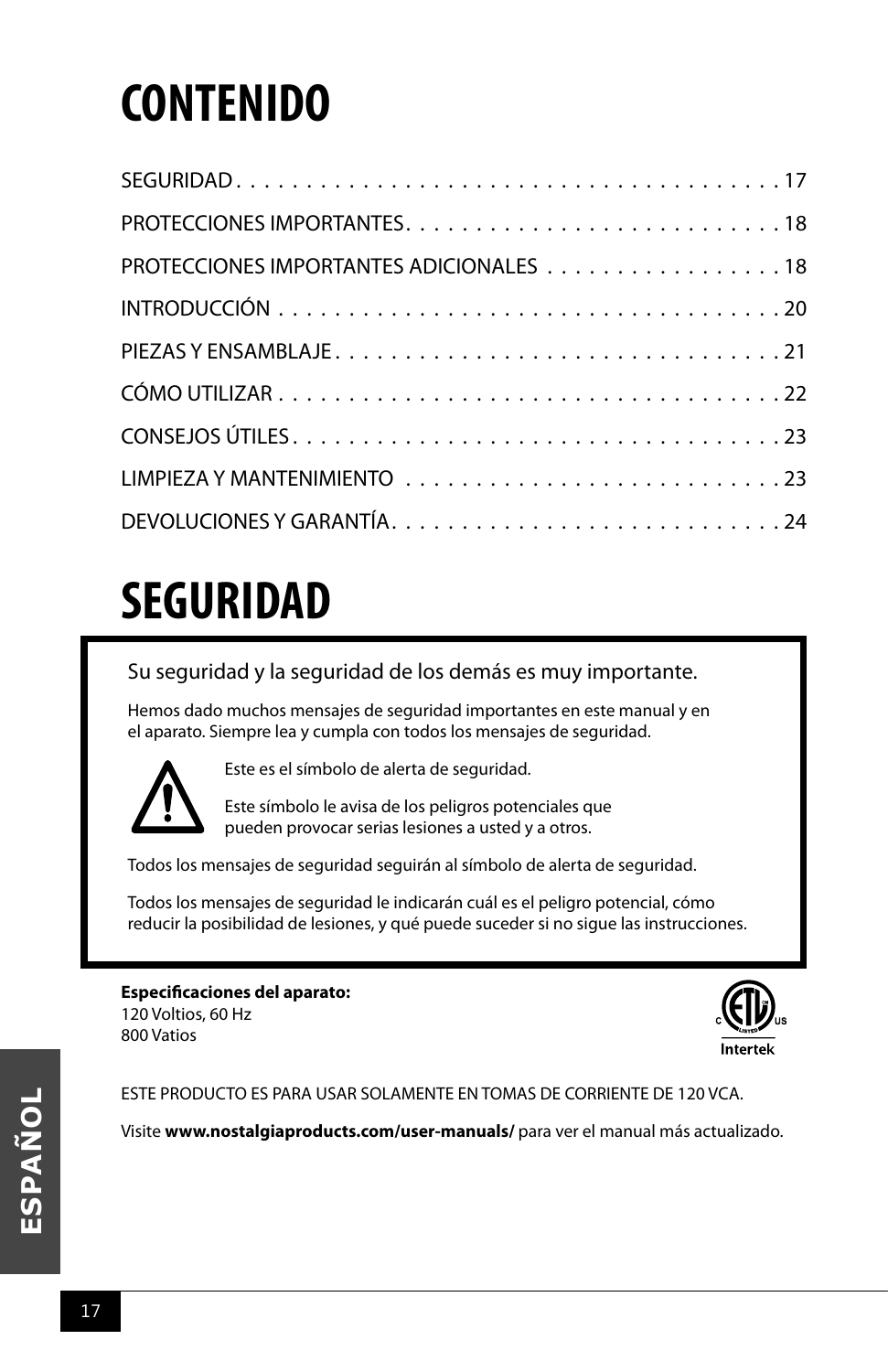

**Una persona que no haya leído y comprendido todas las instrucciones de uso y seguridad no está calificada para utilizar este aparato. Todos los usuarios de este dispositivo deben leer y comprender este Manual de instrucciones antes de utilizar o limpiar este aparato.**

**Cuando se utiliza aparatos eléctricos, siempre se deben seguir algunas medidas básicas de seguridad que incluyen las siguientes:**

- **1. Lea todas las instrucciones antes de utilizar este aparato.**
- 2. NO TOQUE las superficies calientes. Use los mangos o perillas.
- 3. Este aparato NO ES UN JUGUETE.
- 4. Manténgalo fuera del alcance de los niños.
- 5. Sin supervisión los niños ni las personas con discapacidad intelectual nunca deben usar este aparato.
- 6. Una supervisión estricta se requiere cuando un aparato se use por niños o cerca de ellos.
- 7. Como medida de protección contra el riesgo de descarga eléctrica, no sumerja el cable, los enchufes ni ninguna otra parte de la unidad en agua ni en otros líquidos.
- 8. No haga funcionar el aparato si están faltando piezas o si están rotas.
- 9. Desconéctelo del tomacorriente cuando no lo use, antes de retirar piezas y antes de limpiarlo. Déjelo enfriar antes de colocar o retirar cualquiera de las piezas, y antes de la limpieza.
- 10. NO utilice ningún aparato con el cable o el enchufe dañados, ni después de que el aparato funcione mal o SI el aparato se ha dañado de cualquier manera. Devuelva el aparato al taller de reparación más cercano para su reparación o ajuste.
- 11. El fabricante no recomienda el uso de aditamentos accesorios diferentes de los proporcionados por el fabricante. El uso de accesorios puede provocar lesiones.
- 12. NO utilice el aparato para usos no previstos.
- 13. NO utilice el aparato al aire libre. SÓLO PARA USO DOMÉSTICO.
- 14. NO lo coloque sobre una hornilla caliente, ni eléctrica ni de gas, ni en un horno caliente ni cerca de ninguno de estos.
- 15. NO coloque ninguna pieza de este aparato en un lavavajillas.
- 16. NO permita que el cable cuelgue sobre el borde de la mesa o del mostrador, ni que toque superficies calientes.
- 17. NUNCA deje desatendida la unidad cuando esté funcionando o conectada en un tomacorriente.
- 18. Debe ser extremadamente cuidadoso al mover cualquier aparato con comida caliente.
- 19. Siempre fije primero el enchufe al aparato, después conecte el cable al tomacorriente. Para desconectar, mueva todos los controles a "off" y luego retire el enchufe del tomacorriente.

### **PROTECCIONES IMPORTANTES ADICIONALES**

#### **Precauciones de seguridad operativa**

- 1. Algunas partes del aparato están calientes durante el funcionamiento. NO toque con las manos. Solamente toque las perillas o mangos.
- 2. Nunca use el aparato si la unidad presenta signos de rajaduras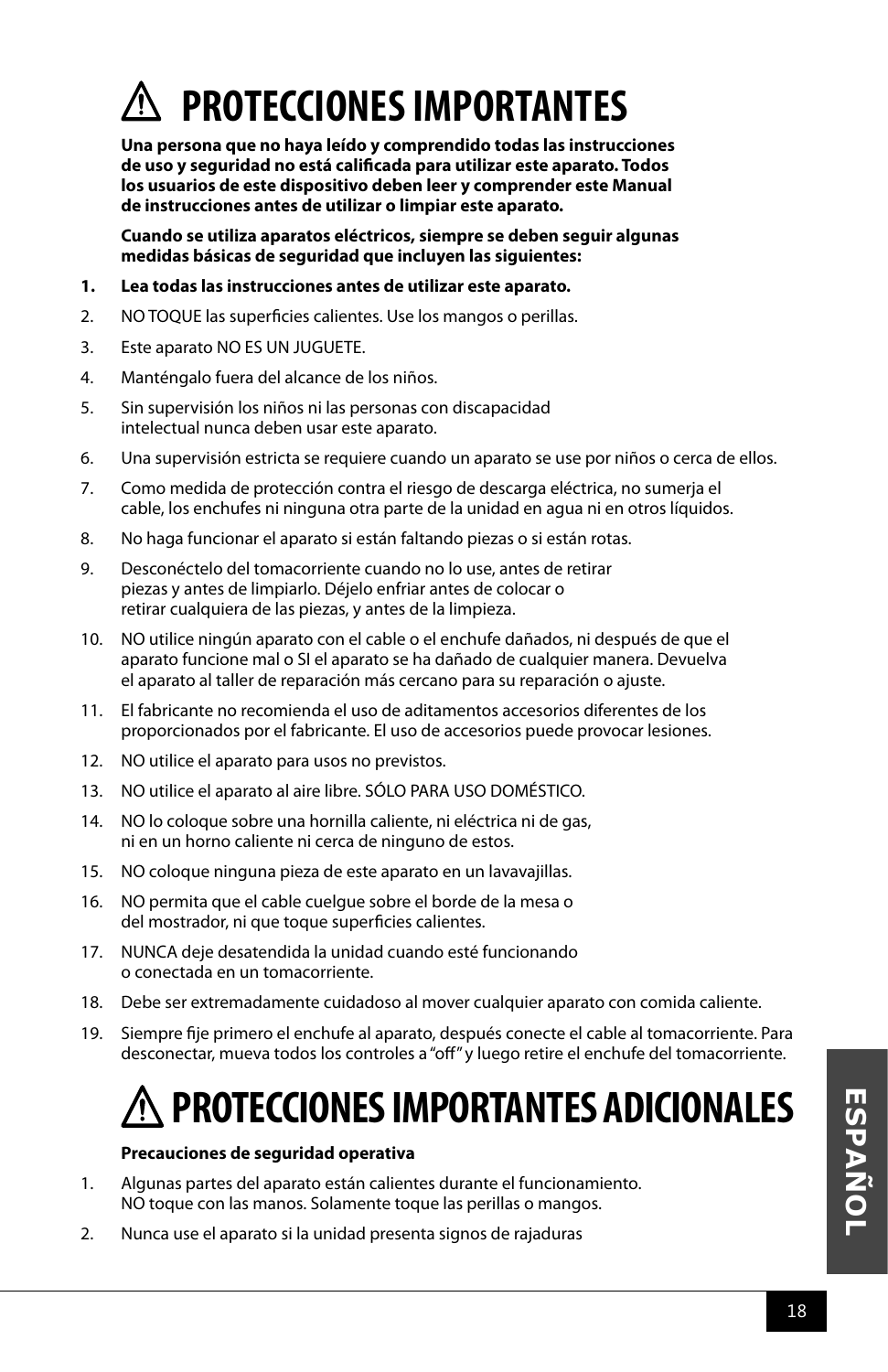ni si los mangos están flojos o debilitados.

- 3. NO permita que la cafetera funcione sin agua.
- 4. NO abra la tapa mientras el aparato esté en uso.
- 5. NO coloque la cafetera sobre una hornilla caliente, ni eléctrica ni de gas, ni en un horno caliente ni cerca de ninguno de estos.

#### **Instrucciones para el cable eléctrico y el enchufe**

- 1. RIESGO DE DESCARGA ELÉCTRICA: El incumplimiento de estas instrucciones puede resultar en la muerte, incendio o descarga eléctrica.
	- Enchufe en un tomacorrientes de 3 patas con conexión a tierra.
	- NO retire la patilla de conexión de tierra.
	- NO utilice un adaptador.
	- NO utilice un cable de extensión.
- 2. La unidad DEBE conectarse a tierra. En caso de un corto circuito, la conexión a tierra reduce el riesgo de descarga eléctrica al proporcionar un cable de escape para la corriente eléctrica. Esta unidad está provista de un cable que tiene un cable a tierra con un enchufe a tierra. Se debe enchufar en un tomacorriente de pared instalado apropiadamente y conectado a tierra.
- 3. ADVERTENCIA: El uso incorrecto de la toma de tierra puede resultar en riesgo de sufrir una descarga eléctrica. **Si el enchufe no entra completo en el tomacorriente, contacte a un electricista calificado. No trate de modificar el enchufe de ninguna manera.**
- 4. Se provee un cable de alimentación corto para reducir el riesgo resultante de enredarse o tropezar con un cable largo.
- 5. El fabricante no recomienda el uso de esta máquina en países que no admiten 120V CA incluso si se está usando un adaptador, transformador o convertidor de voltaje.

### **¡GUARDE ESTAS INSTRUCCIONES!**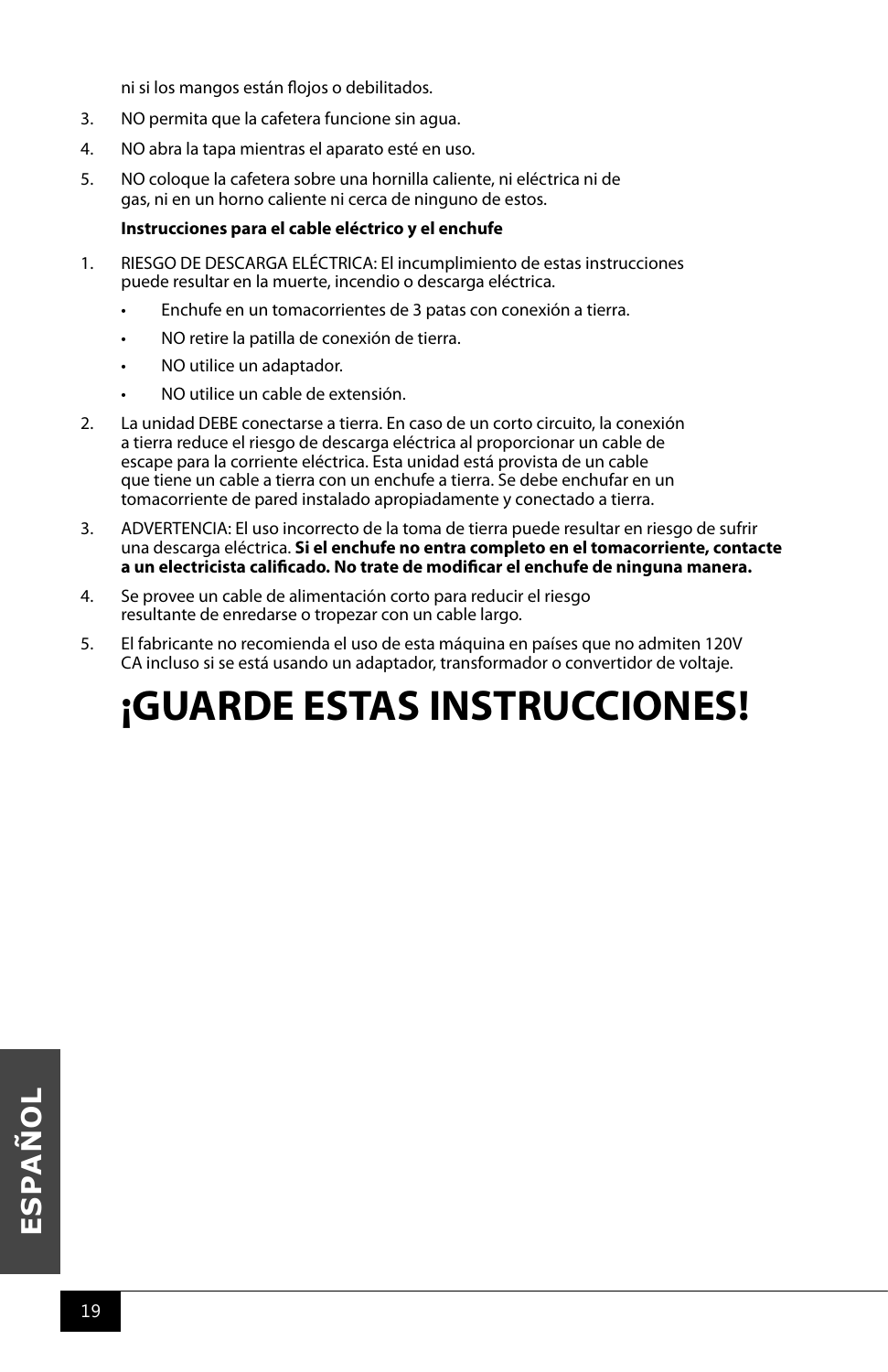### **INTRODUCCIÓN**

¡Felicitaciones por su compra de la CAFETERA ELÉCTRICA DE ACERO INOXIDABLE PARA 10 TAZAS! Ideal para una diversidad de reuniones sociales, esta unidad prepara rápidamente hasta 10 tazas de delicioso café para visitas, cumpleaños, reuniones de grupos y más.

Las características incluyen:

- Sistema de preparación rápida de 10 tazas
- El modo "Mantener caliente" conserva automáticamente el café a la temperatura perfecta por horas
- Luz indicadora LED y función "Mantener caliente"
- Incluye filtro de acero inoxidable y tubo de colar
- Cable de alimentación desmontable
- El mango cómodo y frío facilita el transporte sencillo y seguro
- Base del pedestal resistente al calor
- Perilla transparente en la tapa para facilitar la visión de la colada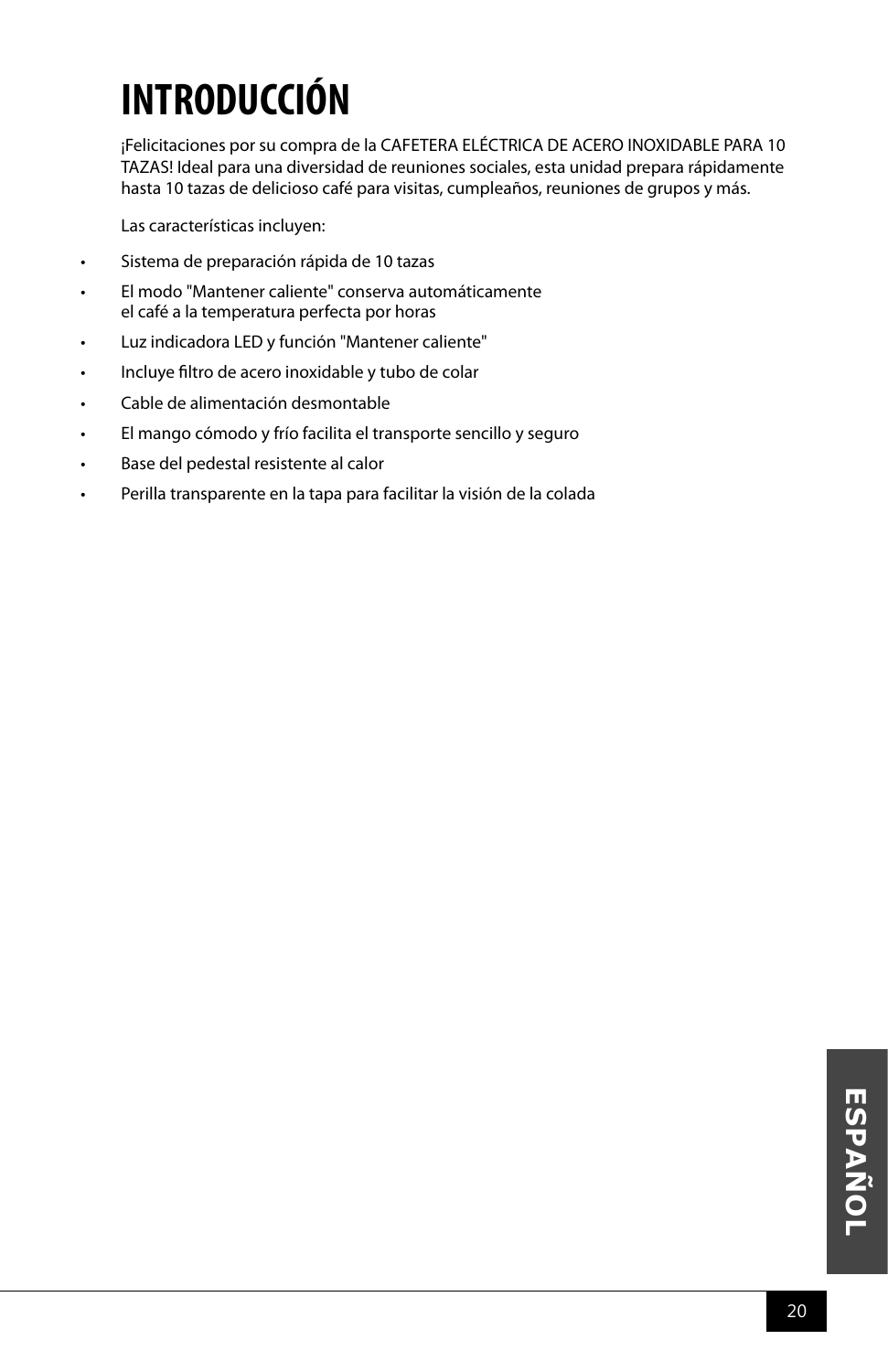### **PIEZAS Y ENSAMBLAJE**

Su CAFETERA ELÉCTRICA requiere de poco ensamblaje. Antes de utilizarla, limpie el exterior de la unidad con un trapo húmedo y séquela. Lave las piezas restantes en agua jabonosa tibia, enjuáguelas y después séquelas.

No trate de ensamblar las piezas mientras la unidad esté funcionando. Siempre ensamble las piezas con la unidad desconectada.

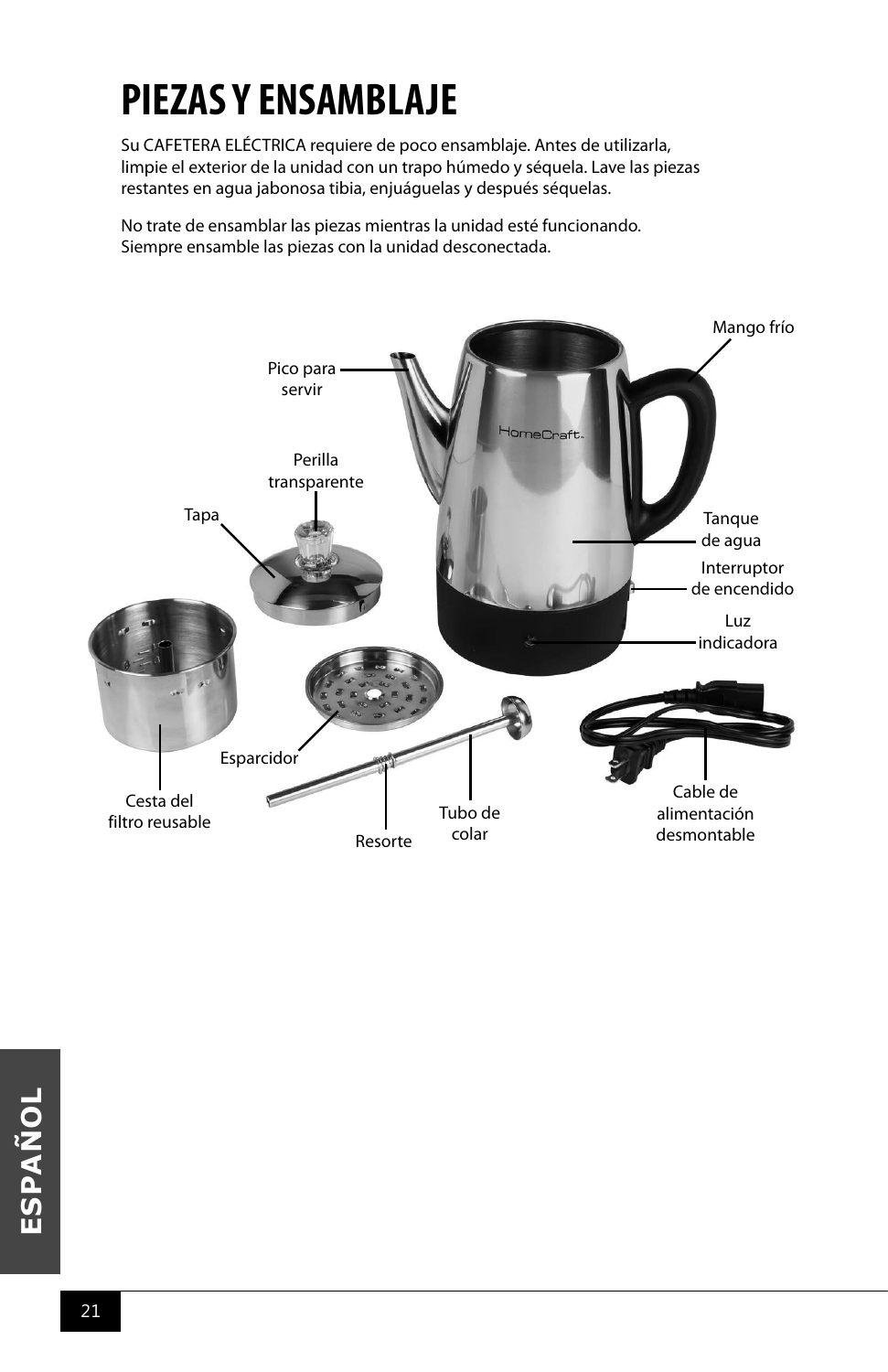## **CÓMO UTILIZAR**

Antes del primer uso, desempaque con cuidado su CAFETERA ELÉCTRICA, retire todo el material de empaque, y después siga las instrucciones de limpieza de la sección LIMPIEZA Y MANTENIMIENTO.

#### **PARA PREPARAR CAFÉ:**

- 1. Coloque derecha la cafetera eléctrica en una superficie seca, sólida y resistente al calor cerca de un tomacorriente.
- 2. Retire la tapa jalando la perilla transparente. Saque la cesta del filtro, el esparcidor y el tubo de colar.
- 3. Llene el tanque con la cantidad de agua fría correspondiente a las tazas que desea preparar. **NOTA:** No llene por encima de la línea MÁX. (más de 10 tazas) ni muy poco (menos de 4 tazas).
- 4. Vuelva a colocar el tubo de colar, el esparcidor y la cesta del filtro. Asegúrese de que el vástago del tubo de colar se asienta en la cavidad en el fondo del tanque de agua.
- 5. Añada la cantidad deseada de café molido a la cesta del filtro. Determine por el cuadro más abajo la cantidad de café molido que debe añadir. Tenga cuidado de no derramar café molido en el tubo de colar.

|                  | Cantidad de café molido a usar (Cucharadas) |               |               |  |
|------------------|---------------------------------------------|---------------|---------------|--|
| Tazas a preparar | Ligero                                      | Medio         | <b>Fuerte</b> |  |
|                  | 4 cucharadas                                | 6 cucharadas  | 8 cucharadas  |  |
| 6                | 6 cucharadas                                | 8 cucharadas  | 10 cucharadas |  |
| 8                | 8 cucharadas                                | 10 cucharadas | 12 cucharadas |  |
| 10               | 10 cucharadas                               | 12 cucharadas | 14 cucharadas |  |

**NOTA:** 1 Taza de café preparado = 150 ml

- 6. Coloque la tapa de nuevo sobre la cafetera.
- 7. Conecte la cafetera en el tomacorriente. Una luz blanca iluminará el interruptor de alimentación.

**NOTA:** Para evitar daños, no la conecte en el tomacorriente sin líquido dentro.

8. Cambie el interruptor de alimentación a la posición ENCENDIDO (|). Pronto la cafetera comenzará a colar el café. Cuando termine la preparación, se encenderá la luz indicadora azul.

**¡PRECAUCIÓN!** El tanque de agua se pone muy caliente durante el funcionamiento. **¡PRECAUCIÓN!** El vapor caliente que escapa de la tapa durante el funcionamiento puede provocar quemaduras.

- 9. Para servir, simplemente agarre el mango frío y sirva en la taza.
- 10. Para preparar más café, enjuague la tapa, la cesta del filtro, el esparcidor y el tubo de colar con agua, siga después el mismo proceso para hacer más café.
- 11. Cuando termine de servir el café, cambie el interruptor de alimentación a la posición APAGADO ( O ), después desconecte la cafetera del tomacorriente. Deje enfriar todas las partes antes de limpiar.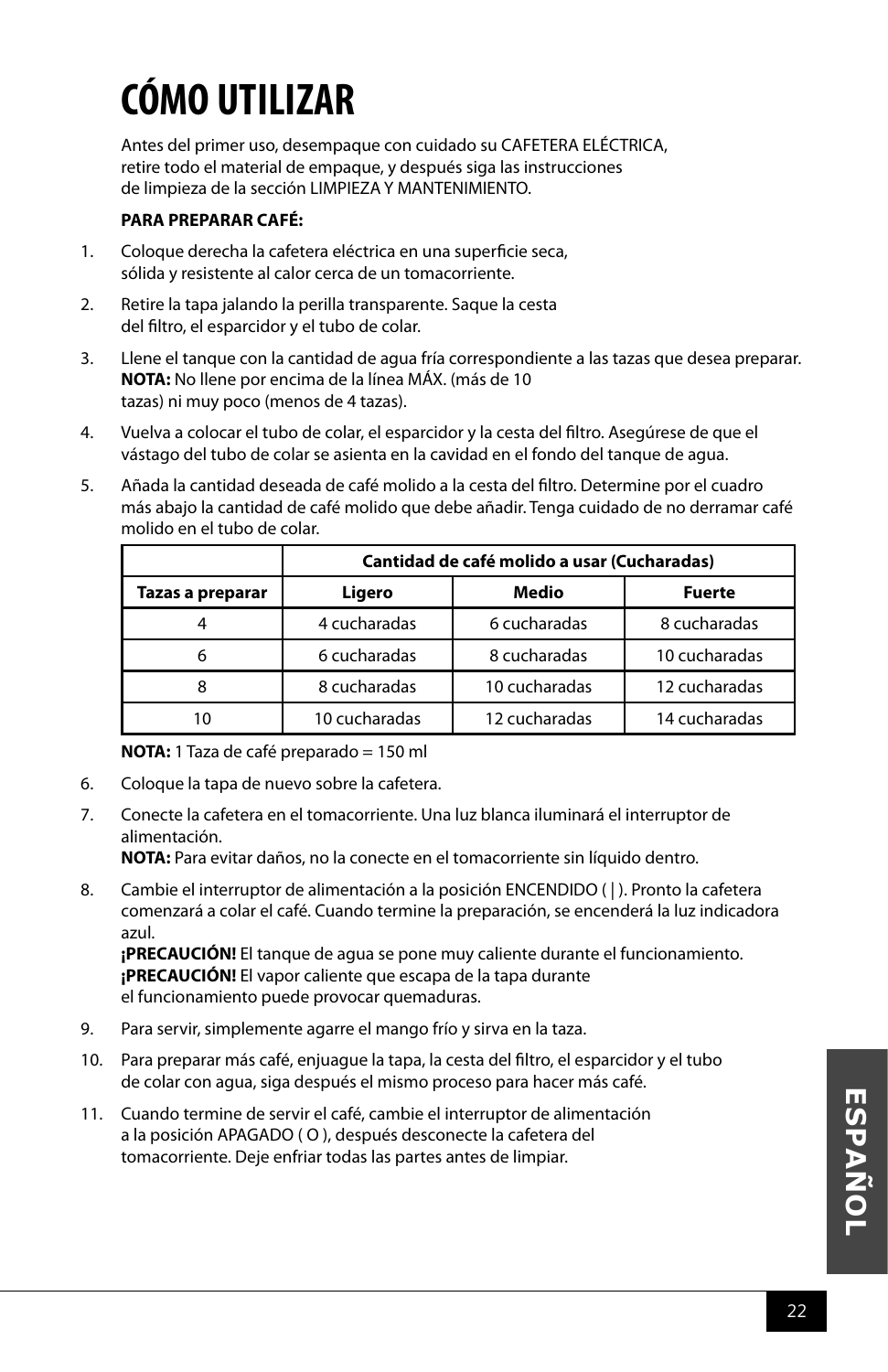### **CONSEJOS ÚTILES**

- Para mejores resultados, use café molido de grano medio. No use café molido fino o para preparar por goteo puesto que la cesta del filtro puede tupirse e inundarse.
- Use su cafetera eléctrica para hacer más que simplemente café -pruebe calentar agua para hacer jugo de manzana caliente, chocolate caliente, té y más.
- Nunca conecte la cafetera eléctrica sin agua o líquido dentro.
- NO llene la cafetera eléctrica con demasiada ni con muy poca agua. El líquido debe cubrir siempre el fondo interior de la cafetera eléctrica todo el tiempo durante su uso. Si queda por debajo del nivel mínimo (4 tazas) podría provocar sobrecalentamiento y dañar los componentes internos.

### **LIMPIEZA Y MANTENIMIENTO**

- 1. Desconecte su cafetera eléctrica y déjela enfriar. Drene todo el café sobrante de la cafetera.
- 2. Lave la tapa, la cesta del filtro, el tubo de colar y el vástago en agua jabonosa tibia. Seque con un paño suave, no abrasivo. **NOTA:** La cesta del filtro también puede lavarse en el estante superior de un lavavajillas.
- 3. Limpie el interior de la cafetera eléctrica llenando con agua tibia hasta cerca de un tercio de su capacidad. Añada detergente y lave con una esponja o un trapo no abrasivos. Preste especial atención de limpieza a la cavidad central del pozo del vástago. **El pozo del vástago debe mantenerse limpio para que la cafetera eléctrica funcione correctamente.**  Enjuague el interior con agua tibia, luego séquelo con un paño suave, no abrasivo.
- 4. Limpie el exterior de la cafetera eléctrica con un paño húmedo y suave y séquela con un paño suave, no abrasivo.
- 5. NUNCA sumerja la unidad principal en agua.
- 6. Después del uso repetido, la acumulación de manchas de aceite y café pueden producir un sabor amargo. Estas manchas pueden eliminarse con un limpiador especial para cafeteras. Compruebe que es seguro usar el limpiador con este producto. Siga las indicaciones en el empaque del limpiador para cafetera. Asegúrese de enjuagar bien.